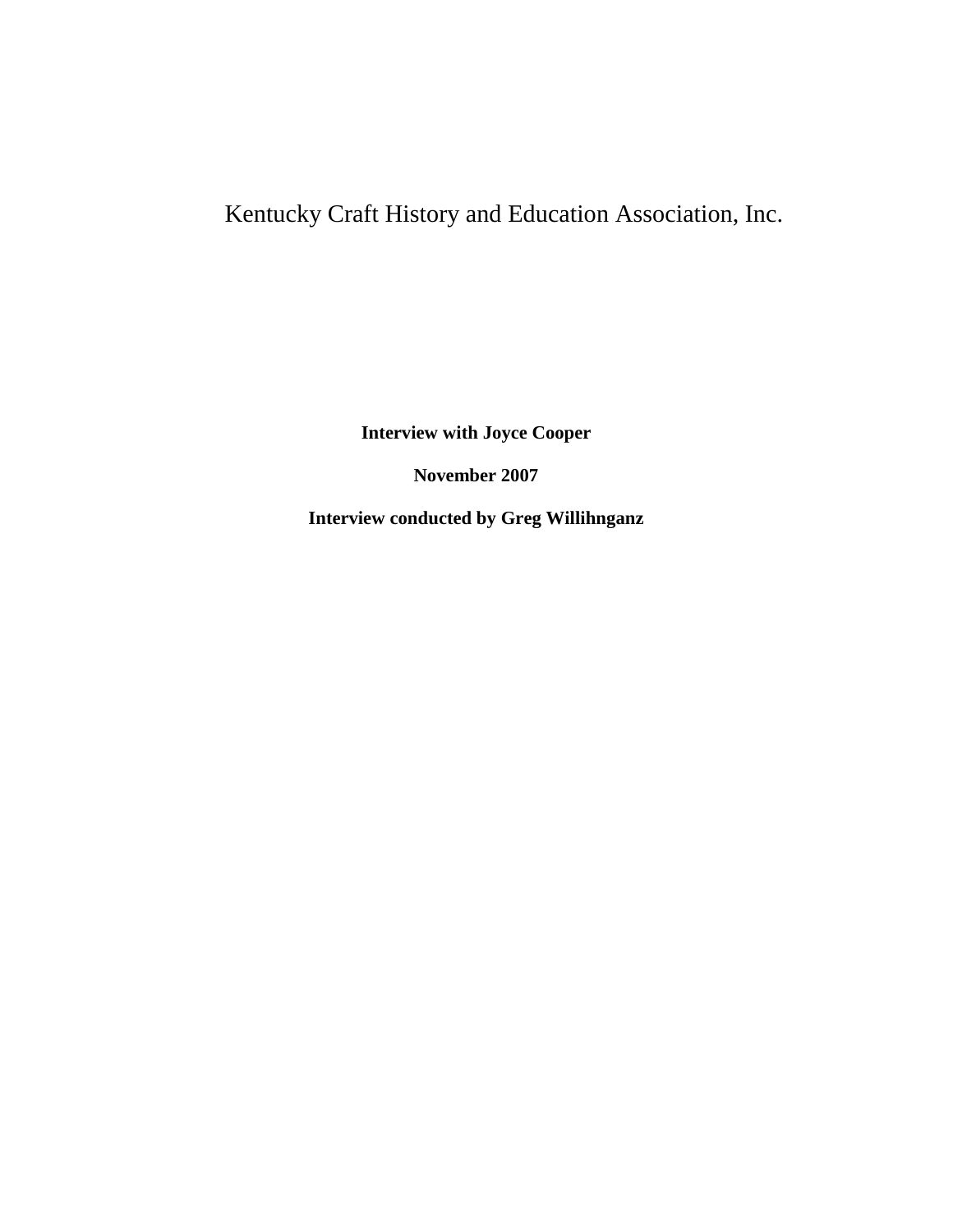WILLIHNGANZ: Welcome, Joyce.

COOPER: Thank you.

WILLIHNGANZ: (laughter-WILLIHNGANZ) Now, thank you for coming. We appreciate it, and ah, want to talk about, ah, a little bit about your history here. Ah, in a sentence, can you describe the type of work that you do?

COOPER: I cut up fabric and put it back together. (Laughter-COOPER) (Laughter- WILLIHNGANZ). And that might be simple, but that's about it.

WILLIHNGANZ: Okay, maybe you can elaborate there. (Continued laughter)

COOPER: It--I--I'm into more quilting now than I was when I first became a member of the Guild

WILLIHNGANZ: Ahh.

COOPER: …because I started out with candle-making in the Guild.

WILLIHNGANZ: Okay.

COOPER: But I've always had a love of fabric and sewing and doing more art pieces; not large quilts, not heirlooms necessarily; just some fun things, like to use color, ah, patterns. I like old style fabrics, reproduction 1930 fabrics that remind me of when I was young and a grandmother who sewed a lot, and I admired, and hopefully I'm making things she would appreciate as well.

WILLIHNGANZ: Now, were you born in Kentucky?

COOPER: No, I'm from Niagara Falls, New York.

WILLIHNGANZ: Oh.

COOPER: I'm an old Yankee. (Laughter-COOPER) We moved South in 1969 and have stayed pretty much in Tennessee/Kentucky…

WILLIHNGANZ: Okay.

COOPER: …since then.

WILLIHNGANZ: Tell us a little bit about your childhood and family background. How did you get into crafts and all that?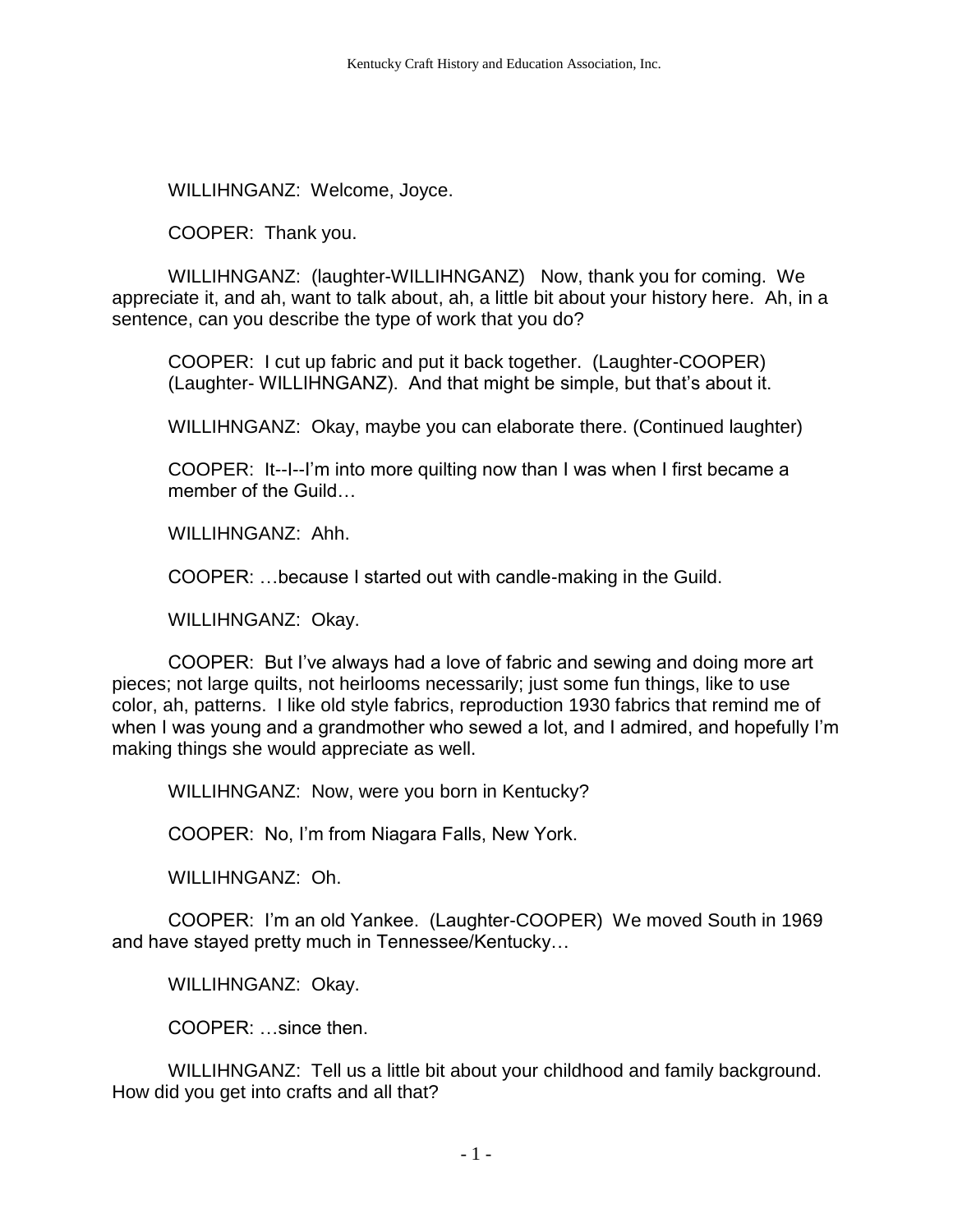COOPER: Well, I think that I lived with a mother and grandmother that was always sewing, embroidering, making nice things. My mother made dresses and things for me, and she was very artistic, and I think I just wanted to be like her. And then we moved to Tennessee. My husband went to school at Maryville College, and there with children, I found a way to make some extra money without working outside the home by sewing. And it worked out very well for us, and I continue to enjoy it. The children are gone, the grandchildren are gone, but I still enjoy doing it.

WILLIHNGANZ: Do you- -did you have significant teachers who helped you basically ah, ah, into the type of work that you're doing?

COOPER: Probably not. I've just more or less admired other people's work and then thought, well maybe I could try to do things like that, and I sort of maybe selftaught, more than anything else.

WILLIHNGANZ: So you didn't apprentice or…

COOPER: No.

WILLIHNGANZ: …or go through a training school…

COOPER: No, I didn't.

WILLIHNGANZ: …or any of those things?

COOPER: No.

WILLIHNGANZ: Okay. How much of your current approach has been the result of exploration by you, and how much has been contributed. How much have others contributed to your knowledge?

COOPER: I think that the Southern Highland Guild has been my biggest influence. The work in that Guild is so exquisite that you can see what people have made, what they have in the shows, what they have in the shops, and it just inspires you to go home and cut some things up, and try to put them back together in a new way. And I--I think they've been my biggest influence. Ah, in the Kentucky Guild I was only a member in candle-making, so I didn't pursue the fabric through the Kentucky Guild, but ah, Southern Highland, I--is when I branched out. I became a member there and I demonstrated their shops, I demonstrate out here with quilting and I find it lots of fun, like to talk to people, and show them things I do and ways they might have fun doing things like it.

WILLIHNGANZ: Okay. Now you were part of the Kentucky Guild…

COOPER: Right.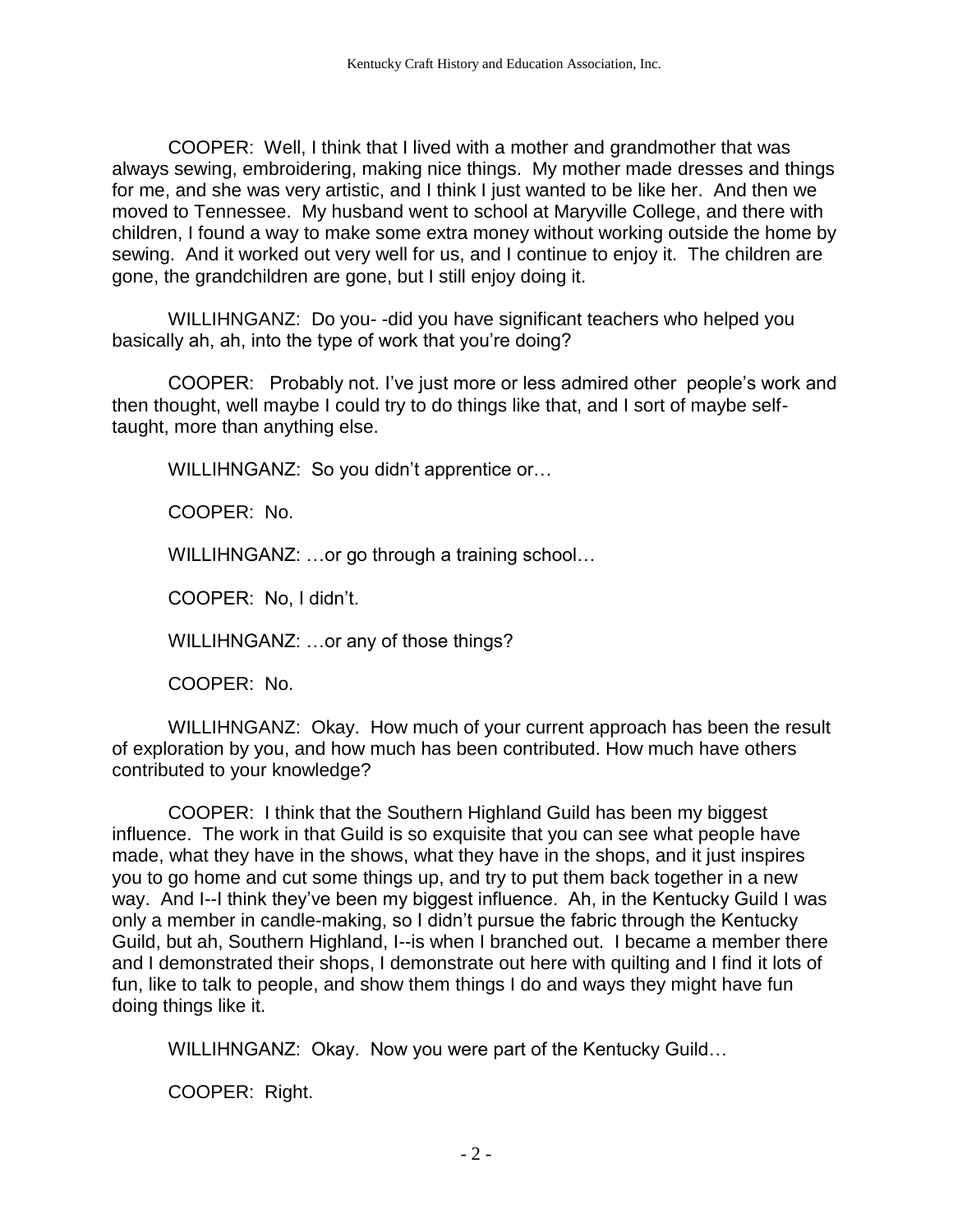WILLIHNGANZ: …ah, right at the start there, it sounds like.

COOPER: Mm hmm.

WILLIHNGANZ: You went to the first fair that they did.

COOPER: Yes. (Laughter-COOPER) That was quite an experience. That was before the booths were very sophisticated and all like they are today. There were no tents. You just set up a table or put things on a log, and displayed them on crates, on the ground and that sort of thing. And then it rained, and you didn't have any protection. And before long, if you've ever been out to Indian Fort Theatre, you know that in minutes you can be up to your ankles in mud and hail, and it was a real experience, with Jerry Wor- -Workman running around trying to protect his dye pots, and Jim Foose had paintings out… getting wet, I mean the rains come up very quickly out there. And I was- -the first year I was next to Bybee Pottery, and their pots and their vases and their pitchers filled up with water immediately. We had hail. It- -it was just terrible. But everybody had a good time. We worked together, we got things picked up, cleaned up, people came back, and we sold more things. In the very first fair, I actually sold \$250. Now it costs that much, I think, just to be in the fair, or something in that range. But, it was just a lot of fun. You got to know people. We were living in Bloomfield, Kentucky at that time, so we had to travel over here, and it was just fun; meeting the different crafts people and getting to know each other.

WILLIHNGANZ: Now that one word hail, was that the first….

COOPER: It was either the first or the second…

WILLIHNGANZ: Okay.

COOPER: I'm not sure. It's kinda, like they run together after this many years away. But, yeah, the hail really damaged a lot of people's work.

WILLIHNGANZ: Yeah, and, ah, one of the things I have to tell you is, I just came from the interview with Walter…

COOPER: Oh, okay, yes.

WILLIHNGANZ: … from Bybee Pottery.

COOPER: Yeah.

WILLIHNGANZ: And of course his version of the (Laughter- WILLIHNGANZ) Bybee Pottery rain was that they used to cover it up with plastic.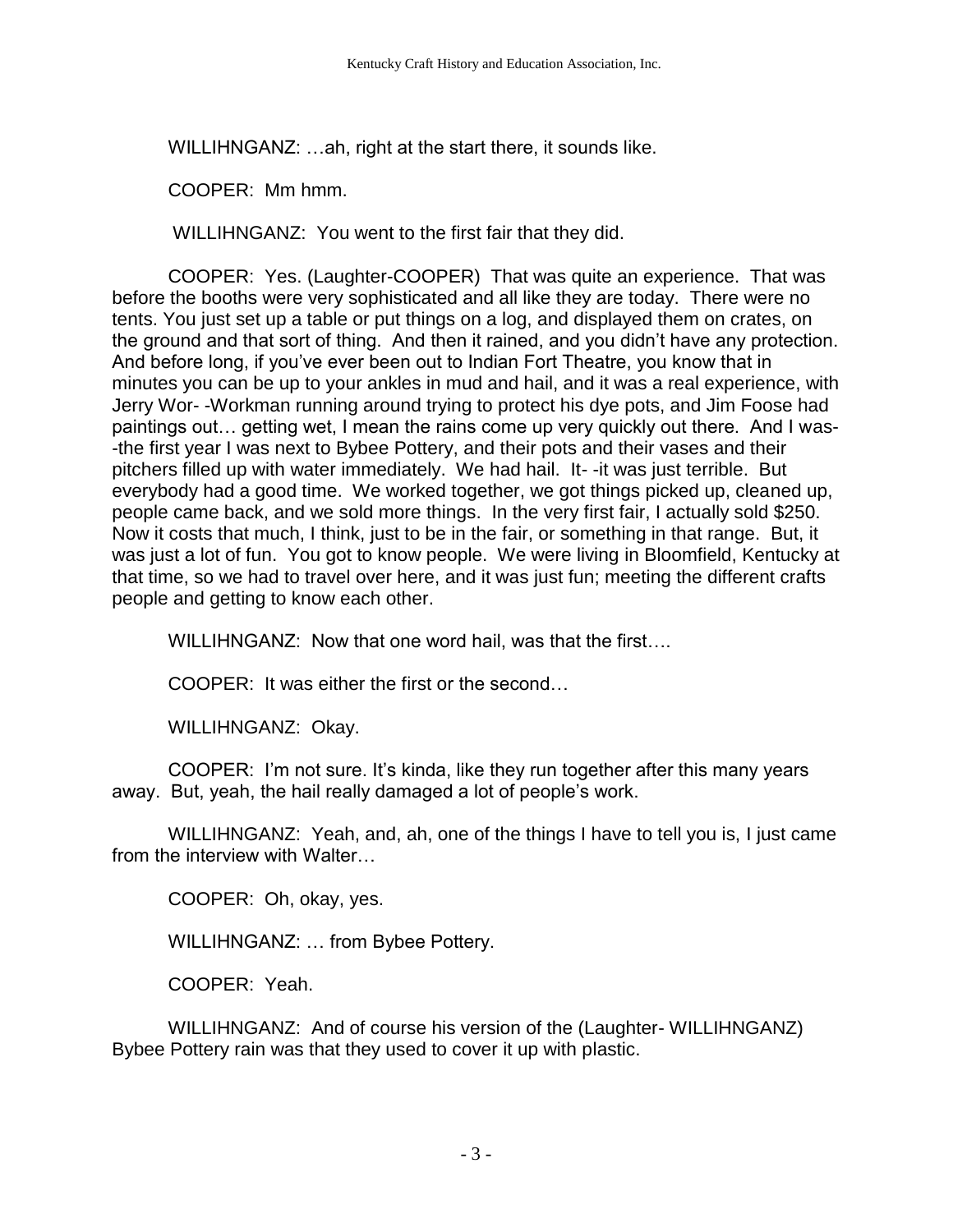COOPER: Oh yeah, they were fine because their pottery is so substantial, you know.

WILLIHNGANZ: Uh huh.

COOPER: The people with fragile items, and mine were candles… Nothing in my stuff got hurt, but people with fragile items, they were just, you know really…

WILLIHNGANZ: Yeah.

COOPER: …really hurt by it. But Bybee Pottery, they were so much fun. He would always demonstrate, and he had his wheel, 'cause he was right next to me, and he never looked down at what he was doing. He never looked at his hands. He was looking at the children and the people in the audience. And then he would finish a pot, cut it off the wheel, and hand it to a child. Well that pot is flip-flopping all around and the little kid is walking around with this, trying to get back to Mama. But they were so delightful with the people, really enjoyed the Cornelisons.

WILLIHNGANZ: Well they said, ah, they said that, yeah, they drew a lot of attention and the glass blower, I guess…

COOPER: Oh yes, oh yes.

WILLIHNGANZ: …which is understandable. (Laughter- WILLIHNGANZ)

COOPER: Yeah, cause they're fascinating…

WILLIHNGANZ: Yeah.

COOPER: …demonstrations. Now after the third year, I built a dipping vat, and so I could dip candles at the fair, and so that was a nice setting, out in the woods, dipping candles, hang them on a clothes line to dry, and color them, and then I would let children dip and color, too. And, so that made it fun to do the candles.

WILLIHNGANZ: I need to stop for a just a minute here. Ah, there we go. Okay, ah, let me ask you some other things. Um, have you, ah, traveled either in this country or internationally? And what impact has that had on your work?

COOPER: Okay, I've had some really nice opportunities to travel. Berea has an exchange program with a community in Japan and every year they send five craftsmen and then some delegates in October to do a craft fair over there with sixty-thousand people.

WILLIHNGANZ: Wow.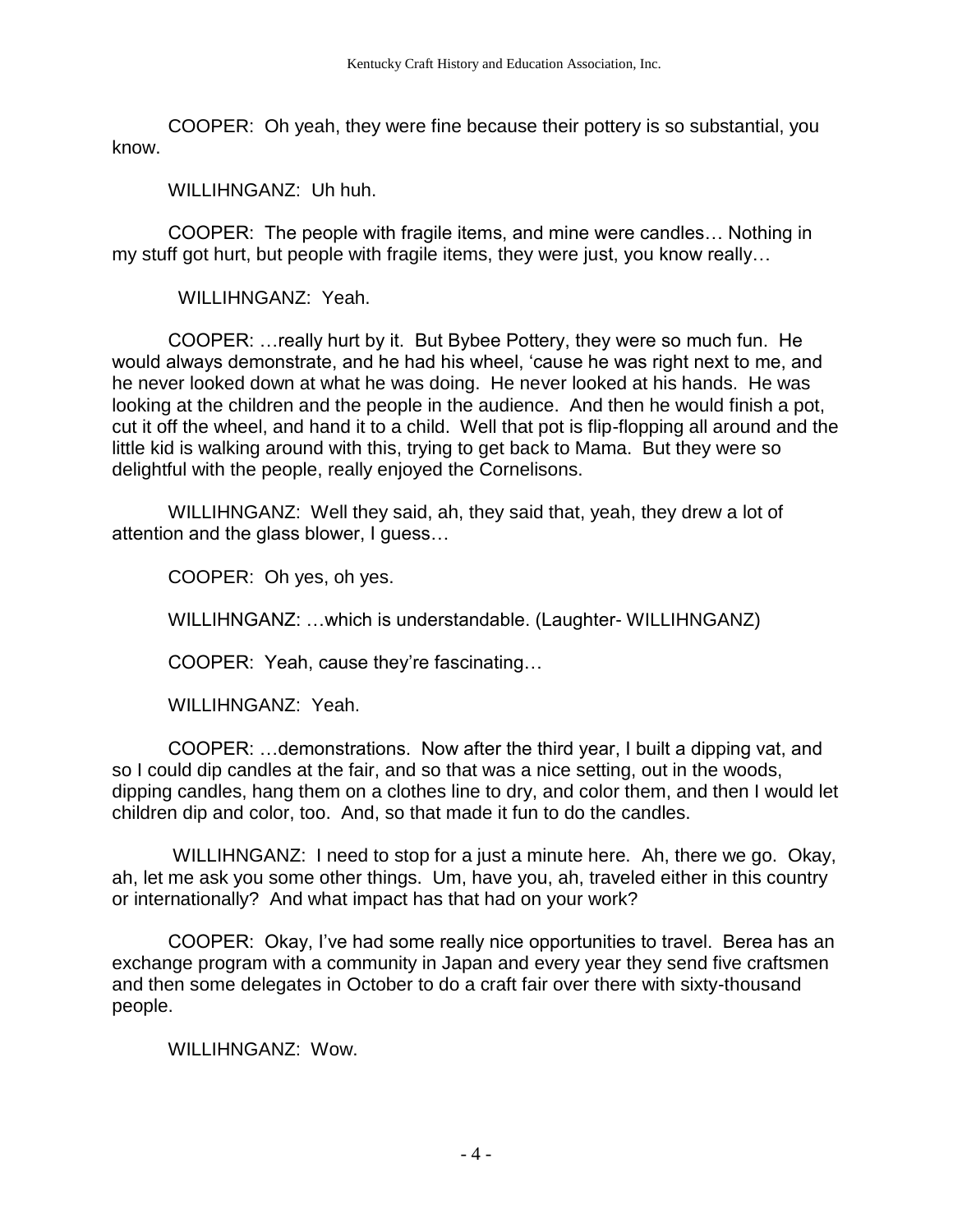COOPER: I've done it for four years, and that was really a nice experience, and it was because of the craft. At that time I was--well I did candle-making, I did weaving, and I did some quilting with them. One year I stayed and taught in the schools for a week after our delegation left.

WILLIHNGANZ: Wow.

COOPER: And so there I was, speaking no Japanese, and the people I was staying with spoke no English, and we had a great time. It was just delightful. The country is beautiful. The people are beautiful. So then, in the spring they sent the artists here for our craft fair at the Guild. And we had the Buddhist artist, who is a National treasure of Japan, stay in our home. And she, again, couldn't speak any English, so we drew a lot of pictures and just had a wonderful time. So it's just been opportunities like that that the Kentucky Guild and the Berea community itself, and the Southern Highland Guild has given me chances to go places, and I demonstrate in the Guild shops in North Carolina and Middlesboro, Kentucky. And, let's see, I don't think I've ever demonstrated in their Gatlinburg shop, but yes, it does give you some nice travel opportunities.

WILLIHNGANZ: And have you taken classes through the Guild?

COOPER: Um, Southern Highland offers classes in Arrowcraft in Gatlinburg Arrowmont, offering classes.

WILLIHNGANZ: I have no idea what you're speaking of.

COOPER: Okay, it's ah, the craft school. The school is Arrowmont and the gift shop is Arrowcraft. It's right in the center of Gatlinburg, and it's run by the Southern Highland Guild. And they offer- -well they have beautiful workshops and wood-working, jewelry-making, quilting, all the main crafts. And they offer classes throughout the year. And they have Elderhostel programs there, too. So it's a good opportunity for someone that wants to start at the beginning or who is advanced and wants to do more extensive work. And they bring in people from really all over the world as instructors.

WILLIHNGANZ: Wow.

COOPER: So it's a very good opportunity.

WILLIHNGANZ: That's terrific.

COOPER: Yeah, yeah.

WILLIHNGANZ: Yeah. Have you, ah, served as an officer in either of the Guilds or…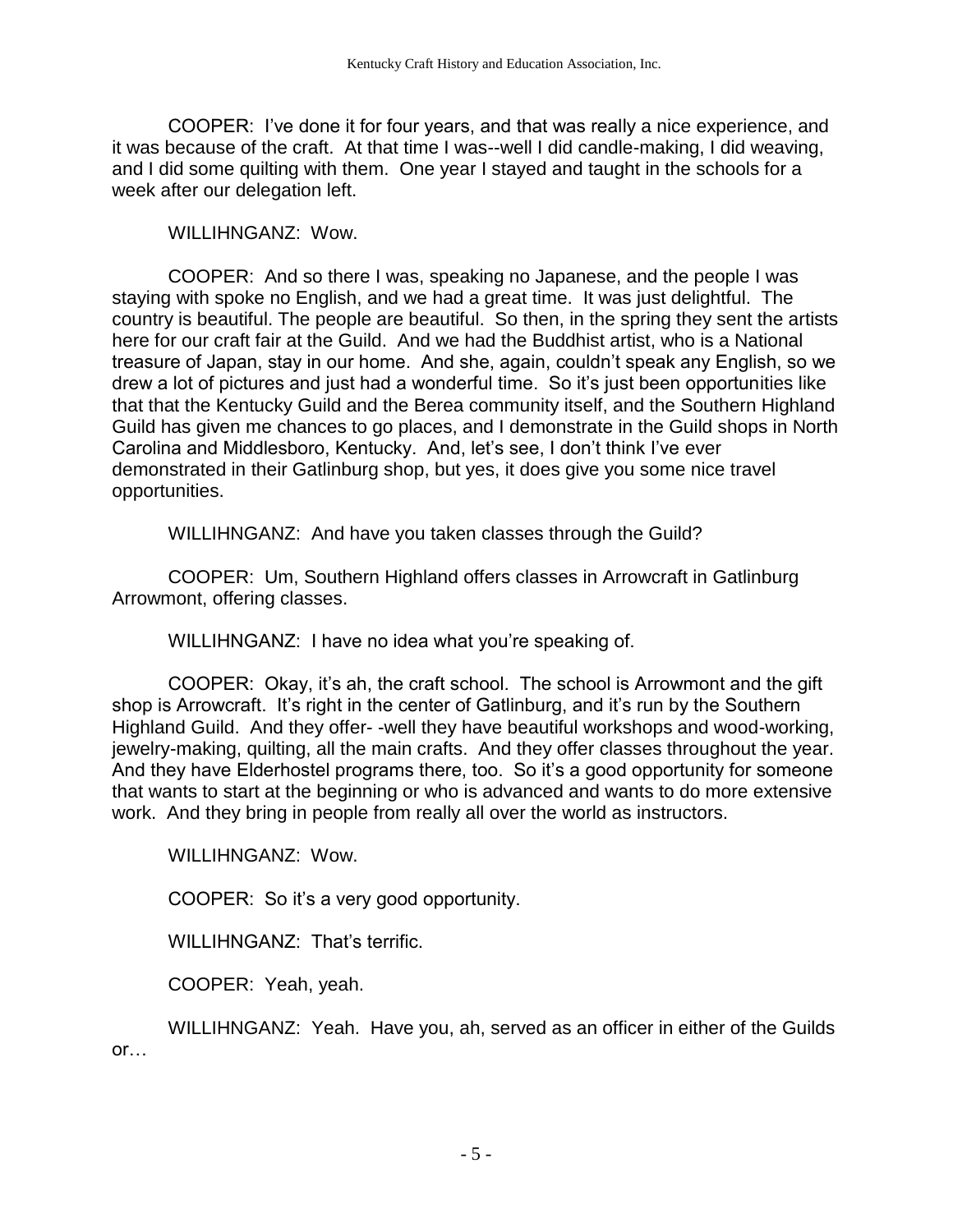COOPER: Years ago I was on committees for Southern Highland, but as I get older I don't want to travel as much and their meetings are all in Ashville…

WILLIHNGANZ: Ah.

COOPER: …so I haven't done much in that area.

WILLIHNGANZ: Yeah.

COOPER: Yeah.

WILLIHNGANZ: Understandable. Does the function of the objects that you make play a part in how you create them; that is, are you doing these basically as artistic works or are you doing these to be functional?

COOPER: Yeah, I'm not so much functional. The small quilts, baby quilts, baby bibs; things of that sort. I even do bookmarks, those are being more functional, but then wall hangings and decorative pieces, ah, depending on maybe my mood or the fabric, whatever inspires me to go with it.

WILLIHNGANZ: Mm hmm.

COOPER: Uh huh. But there are things you could do without. (Laughter-COOPER) Hopefully not, but you could.

WILLIHNGANZ: What would you say were the, ah, major influences on the content of your work?

COOPER: Hmm. I'm not sure how to go with that. I think just… I see things. I work a lot in the yard. I think color and nature, ah, flowers, things like that sort of get me going and I think, "Oh, now this would work well". And maybe that's how I go with it.

WILLIHNGANZ: Do you study quilting from particular periods, or particular areas?

COOPER: Ah, possibly the older, more traditional quilts. I appreciate them and I--I don't do so much, ah… I'm more conservative probably than free with just impressionistic kind of things. Mine look like what they're meant to be. They're not something I would have to guess, "Is this a flower or is it a fish?" kind of thing. Ah, I-I'm not an impressionist sort of person.

WILLIHNGANZ: When you do quilts, are you doing typical geometric patterning…

COOPER: Yeah.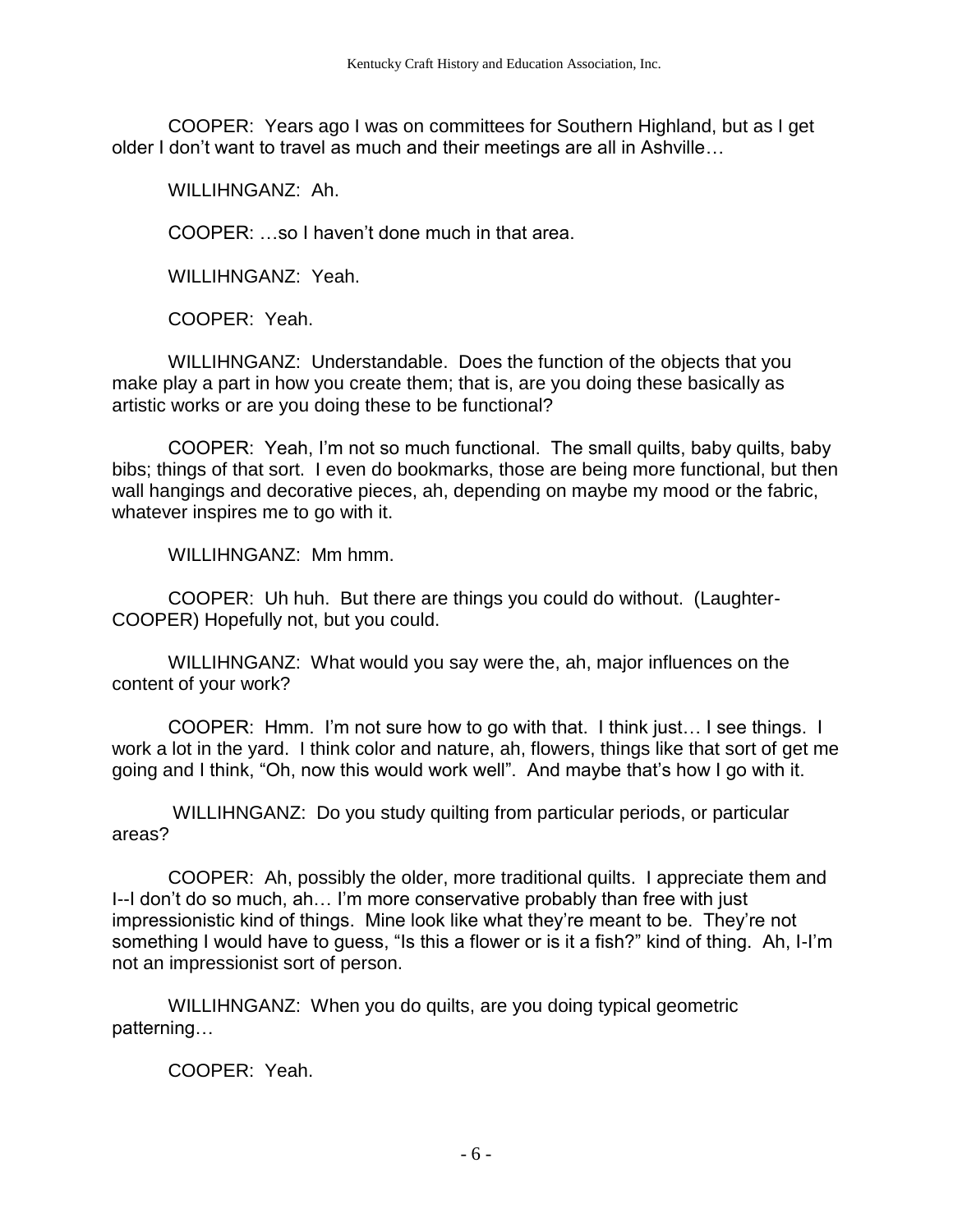WILLIHNGANZ: …or are you doing…

COOPER: Mostly sew.

WILLIHNGANZ: Mostly sew.

COOPER: Yeah.

WILLIHNGANZ: Okay. How has your work changed over time?

COOPER: Hopefully, I've gotten more precise. I don't know if that's important or not, but I--I try to make them a little more perfect each time so that corners match, things flow together well. And, I have a daughter that sews, and she keeps me on my toes. She's in Tennessee, but she and I exchange a lot of ideas and her work is far more perfect than mine, and so I try to be as careful as she is, maybe as good as she is one day.

WILLIHNGANZ: You work with sewing machines?

COOPER: Oh, yeah, yeah.

WILLIHNGANZ: And do all of this…

COOPER: Yes.

WILLIHNGANZ: …through that.

COOPER: Yeah, I have one of these fancy, fancy machines that I can embroider designs and, ah, work with the computer and transfer designs from the computer into the sewing machine, and come up with things like, well, like kitty cats and…

WILLIHNGANZ: Wow.

COOPER: …things like that.

WILLIHNGANZ: Did you make that?

COOPER: Yes.

WILLIHNGANZ: It's nice.

COOPER: Thank you. Ah, yeah, the--the computer, I think, has changed quilting tremendously; to put the embroidery in it. You can embroider something on the machine in a matter of an hour or two. If I were doing it by hand, I might spend three months on it, and it's still just as pretty, and it gives you a way to finish things, rather than have a lot of unfinished projects.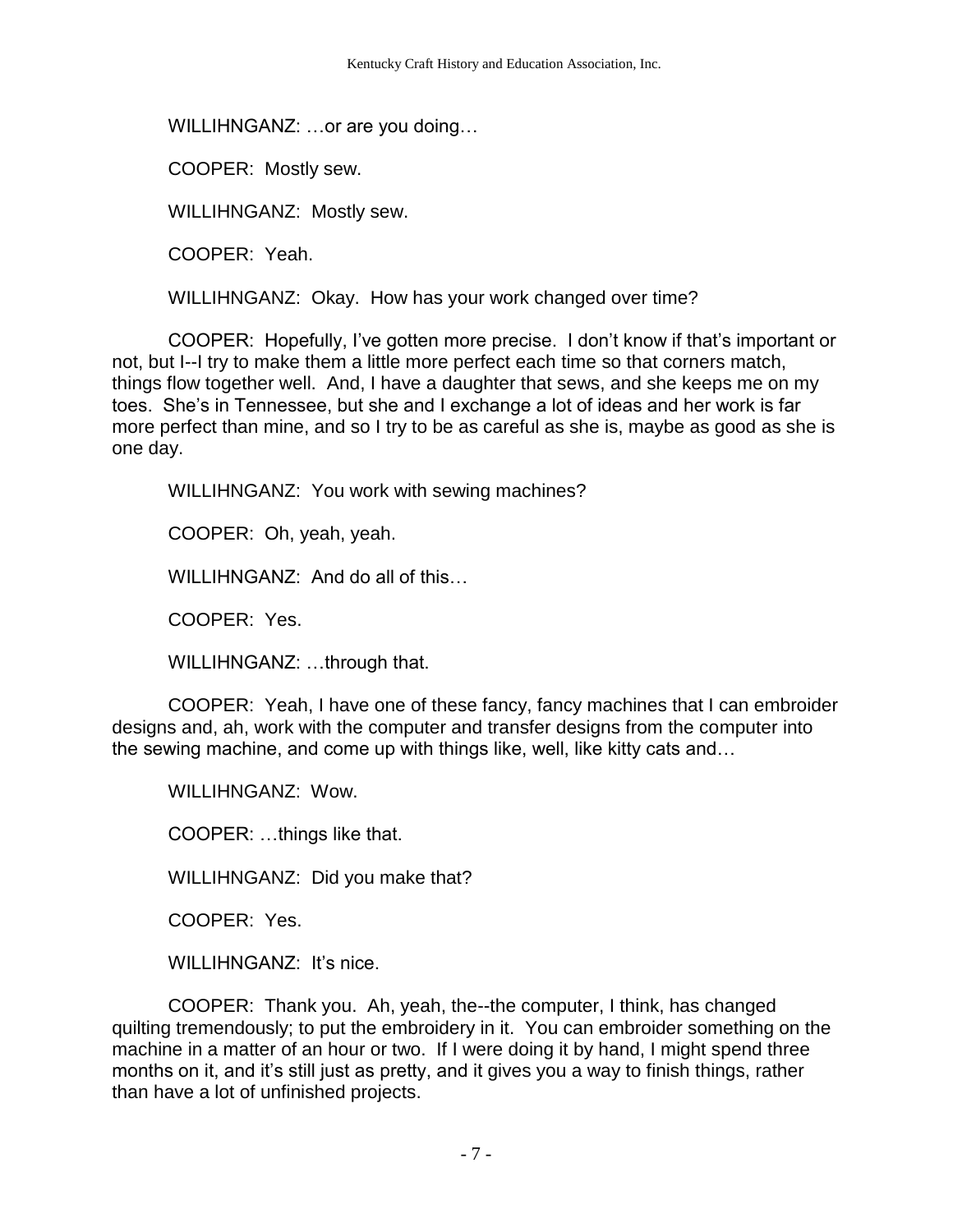WILLIHNGANZ: Mm hmm.

COOPER: I like getting them done. (Laughter-COOPER)

WILLIHNGANZ: What's your, ah, studio or work environment like?

COOPER: I have a room that's probably fourteen by fourteen, I have three sewing machines. The embroidery machine can work independently by itself while I'm sewing on the other machines. I've got two big cutting tables, a table to lay things out on, I've got book cases. The room is packed full. Then I have a giant walk-in closet that is the envy of everyone in Berea. I have it packed from the floor to the ceiling, shelves on three walls, full of fabric.

WILLIHNGANZ: Wow.

COOPER: Oh, yes, I'm a fabriholic. I love to buy fabric (Laughter-COOPER) and I have lots of it. I keep it arranged by--like there's 1930's fabrics, which are old traditional styles, and I had all my stuff lined up. I have color, I have browns, yellows, traditional fabrics, ah, reproduction styles, and all this from floor to ceiling, Christmas groups, Halloween, Valentines. Well, some little nieces and nephews came to visit. I'd say they were eight years old, ten years old, in there, and I was telling them, "now these are 1930's and these are reproduction, and then these are reds and blues". Well they left my house, went on to Tennessee to visit my daughter, and the little boy said, "Debby, do you know that your mother has her fabric all arranged in the closet very neatly, even by date?" And he's thinking this was purchased in 1930. I don't know how old I was supposed to be to this child, but he thought I had arranged (Laughter-WILLIHNGANZ) just by date when I bought it. I thought it was so cute, so cute. But I do have a group of 1930's fabric set as an [M B.] (Laughter-COOPER) (Laughter-WILLIHNGANZ) Oh gosh, but kids are fun.

WILLIHNGANZ: Now you know Philis Alvic? Are you not familiar?

COOPER: No, I don't think so.

WILLIHNGANZ: Okay, well she's--she's, ah, in Lexington. She is a, ah, weaver.

COOPER: Oh. Okay…

WILLIHNGANZ: And ah…

COOPER …I think I do.

WILLIHNGANZ: ... your room, although yours is actually smaller than hers...

COOPER: Oh.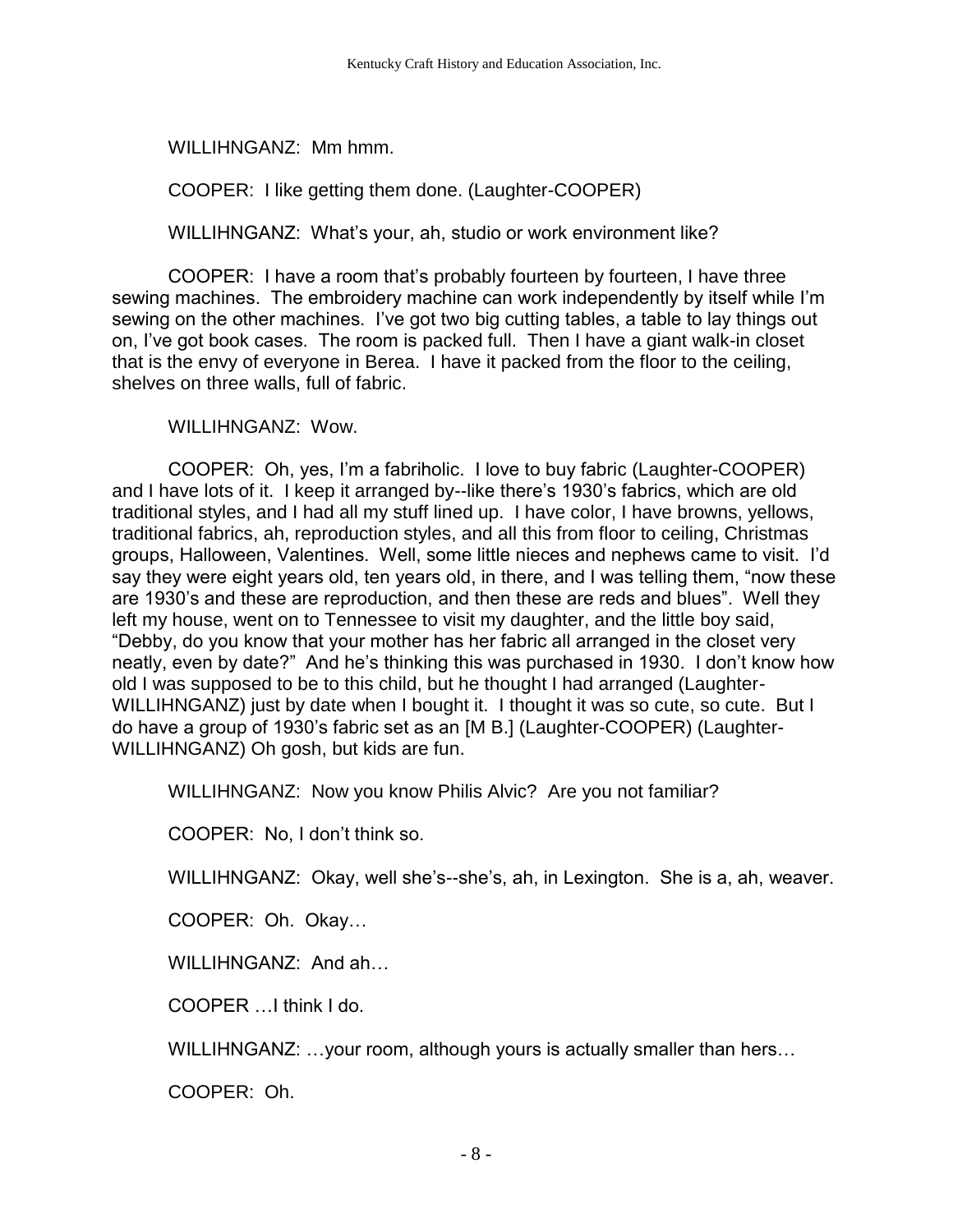WILLIHNGANZ: …it sounds similar. She, ah--I went and did a, a fairly extensive interview with her.

COOPER: Ahh.

WILLIHNGANZ: And, ah, she has a room that's probably, oh half again the size of this room.

COOPER: Whoa.

WILLIHNGANZ: And she has four full looms set up.

COOPER: Oh, yes, she would need space.

WILLIHNGANZ: She has--she has a wall of these bins full of, of thread.

COOPER: Oh, sure.

WILLIHNGANZ: Yeah, in all colors, and it's like a rainbow across there and…

COOPER: Oh.

WILLIHNGANZ: …they're two, two stacks high across this enormous space. (Unintelligible)

COOPER: Oh, wouldn't you love it! (Laughter-COOPER)

WILLIHNGANZ: I heard she's got walls hung with various pieces that she's done.

COOPER: Yeah.

WILLIHNGANZ: It's terrific, yeah.

COOPER: Oh, that's nice.

WILLIHNGANZ: Yeah, you would enjoy seeing it. (Laughter- WILLIHNGANZ)

COOPER: I certainly would. (Laughter-COOPER)

WILLIHNGANZ: Okay, ah, you pretty much work alone…

COOPER: Yes.

WILLIHNGANZ: …rather than working with others?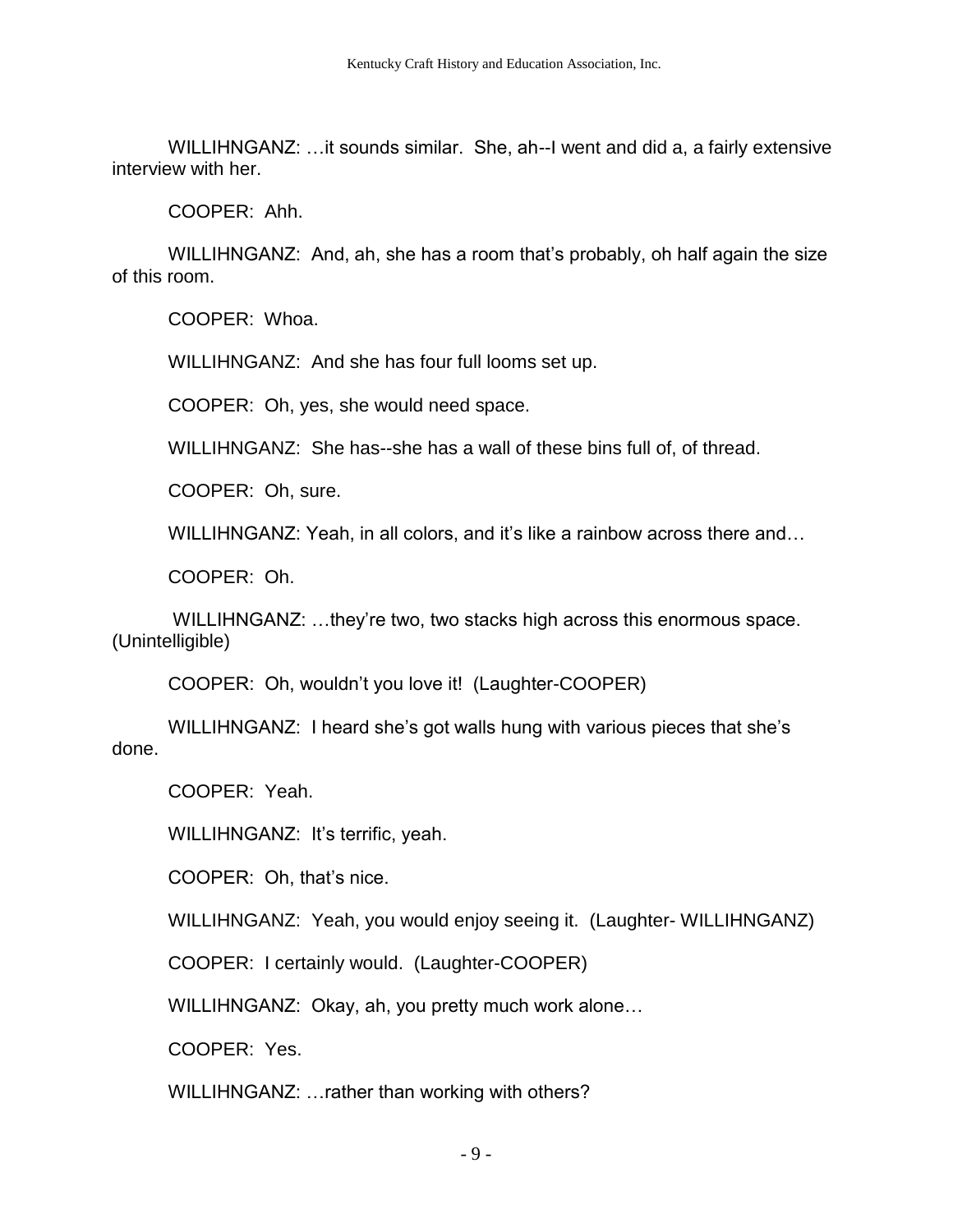COOPER: Right.

WILLIHNGANZ: Ah, you use any unusual techniques?

COOPER: Mm, other than the embroidery, probably nothing more that isn't just easy for anyone to do. Yeah.

WILLIHNGANZ: Ah, and we talked a little about your main tools are your basic sewing machines…

COOPER: Mm hmm.

WILLIHNGANZ: …and embroidery machines…

COOPER: Right.

WILLIHNGANZ: … all that, but you do use a computer in doing that.

COOPER: Right.

WILLIHNGANZ: You do the design work on the computer…

COOPER: Mm hmm.

WILLIHNGANZ: …itself?

COOPER: Yes.

WILLIHNGANZ: Wow.

COOPER: Yes.

WILLIHNGANZ: Okay.

COOPER: And of course a lot of artists have come up with designs that you can purchase, and then you can use them or change them, adjust sizes and--add you know, borders and things to them, but you can purchase designs to use as well, so…

WILLIHNGANZ: Mm hmm.

COOPER: Th--it's, it's a whole new world when you get into the embroidery.

WILLIHNGANZ: Now, how long have you been working on the computer with the embroidery?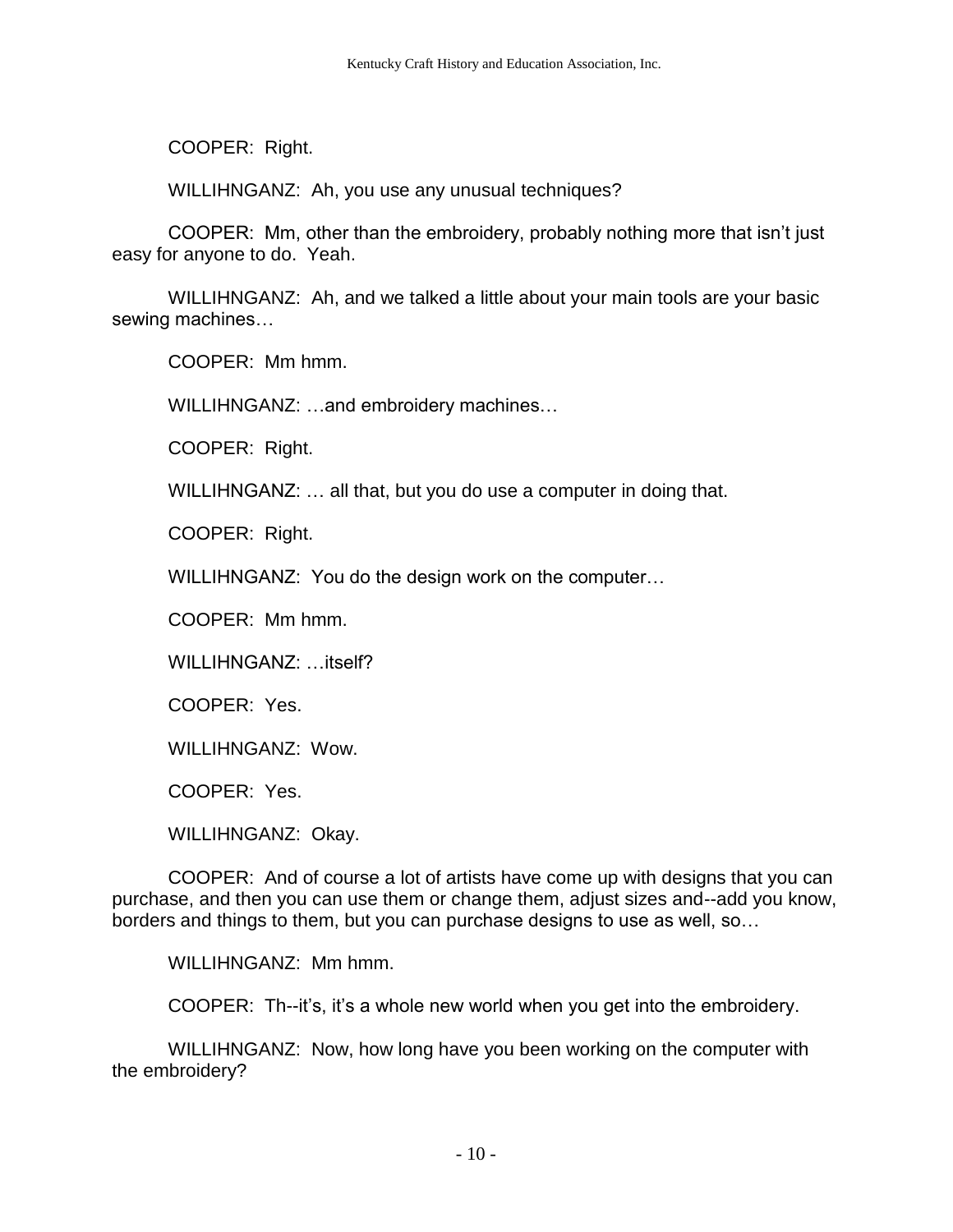COOPER: Since '99. Yeah, I bought the machine…We had a store in Berea, in Old Town for fourteen years, and then we decided, my husband and I wanted to travel, and it's hard to travel with a seven day a week business, so we sold the business, and for my gold watch, I purchased the sewing machines and just jumped in with both feet and love it, yeah.

I sew into nine o'clock every day.

WILLIHNGANZ: Wow.

COOPER: Yeah, I--I have a good time with it.

WILLIHNGANZ: Do you do this for money, or do you do this primarily just for an expensive…

COOPER: Money is the number one, (Laughter-COOPER) so that I can get on that cruise ship. Ah, yes, I sell a lot of things to the artisan center and the five guild shops, and a couple of shops in Berea in addition, and then that's probably all since the last few years. But we--we had a large wholesale business in candles, woodwork, quilting while we had the shop. And so we did retail and wholesale, both. My husband's a woodworker.

WILLIHNGANZ: Hmm.

COOPER: And they sell a lot of his work here as well. He didn't get into the guilds until, oh, into the seventies. And I think in the Kentucky Guild, it was about '86 that Jerry became a member. Of course he worked and didn't have the time that I had, so ah, but we sell a lot of woodwork and quilts and then we get on a cruise ship and go have fun. Yeah.

WILLIHNGANZ: Okay. Ah, let's see, do you exhibit your work at various places? Well, you said you had some here.

COOPER: Right. And they purchase outright here, but then when I come to demonstrate, we--we come on a whole day basis, and bring a lot of things for people to see, and I don't let other people use my sewing machine, but if they want ideas, or" how-to" kind of information, I'm always glad to do it. I teach classes over in Lexington at a quilt shop. And that's about all I teach right now. Yeah.

WILLIHNGANZ: Mm hmm. Um, are you still exhibiting at fairs, and doing those?

COOPER: Not any more.

WILLIHNGANZ: Mm hmm.

COOPER: I think we stopped about '92, '93 and just said, "you know, now you've got tents to carry, tables, you had to have back drops, a whole lot of stuff goes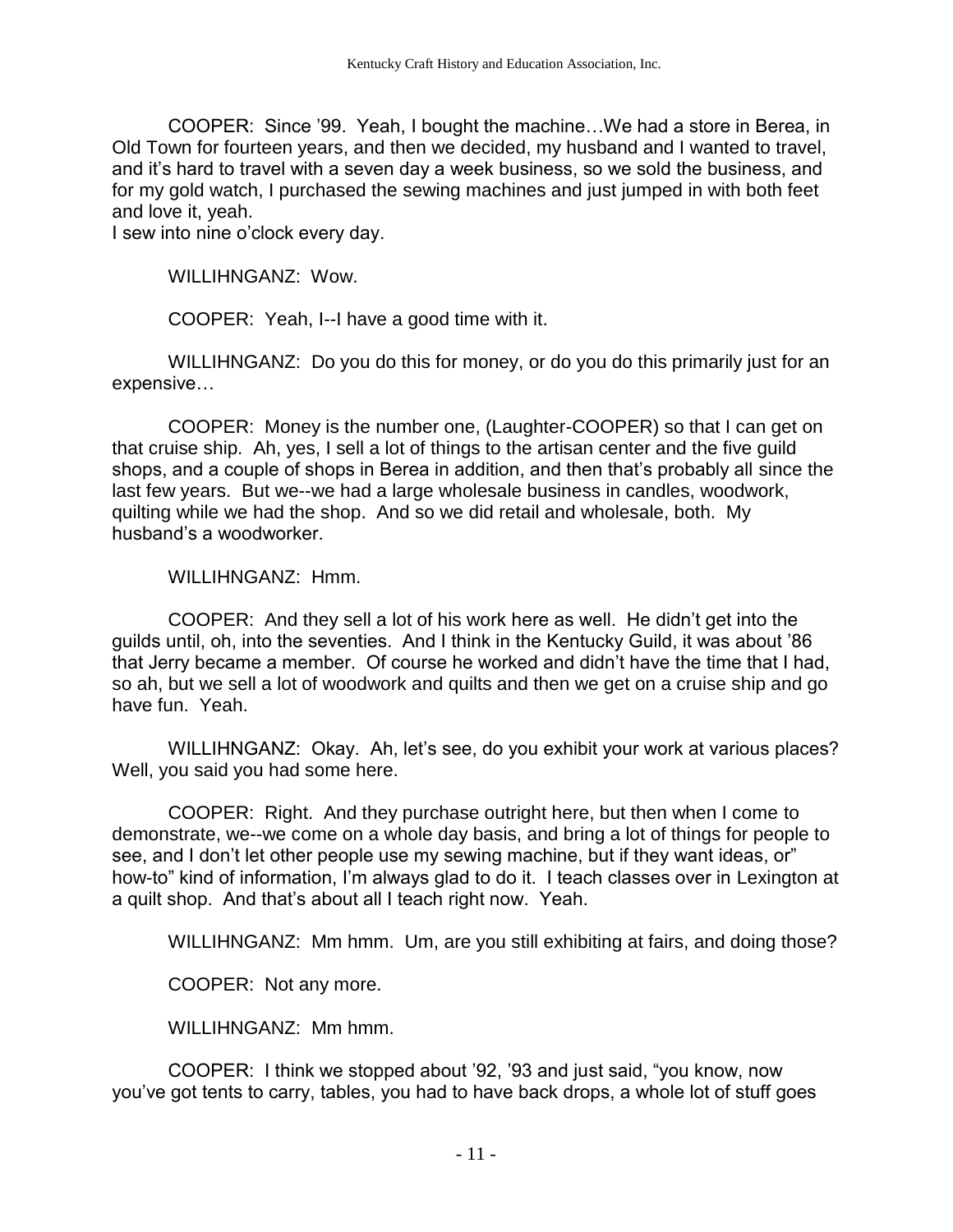into doing a fair display now. And it's big business, and we just said, you know, "don't want to do that anymore". Sold the tent, so that I was sure I wouldn't do it anymore, sold all our backdrops and it's much easier to come out here with things than have to set up in the woods anymore. Even Southern Highland, the indoor fairs, it's a lot of work, you know, hauling tables and hauling backdrops and curtains and everything, so some things you just say, "ok, been there, done that, let's do something else".

WILLIHNGANZ: Okay. You talked a little about how you promote and sell your…

COOPER: Mm hmm.

WILLIHNGANZ: ... work basically. Um, what kind of recognition have you gotten from your work? Have you--er, I don't even know, honestly, if there are shows for quilters or if there are…

COOPER: Yeah…

WILLIHNGANZ: …competitions for quilters?

COOPER: There are. I don't really enter competitions; I don't think I'm at that level. Ah, my work is more of a practical basis, the exhibitions and the competitions now are just way out there. I don't want to work that hard to do it. Ah, I've--like the trips to Japan, they were really wonderful and just a nice experience. The--the things I've don't through Kentucky and Tennessee, North Carolina, that's just been fun, and not something that stresses you out to go do it. It's something you can relax and have a good time, enjoy the people that come to see what you're doing.

WILLIHNGANZ: Mm hmm.

COOPER: Yeah.

WILLIHNGANZ: Okay. And you belong to the Southern Highland Guild…

COOPER: Right.

WILLIHNGANZ: …and to the Kentucky Guild of Artists and Crafts.

COOPER: Right, I'm kind of a past member of Kentucky Guild, since I haven't done the shows. We just aren't active members anymore.

WILLIHNGANZ: Right.

COOPER: So…

WILLIHNGANZ: Are there other organizations that you're a member of?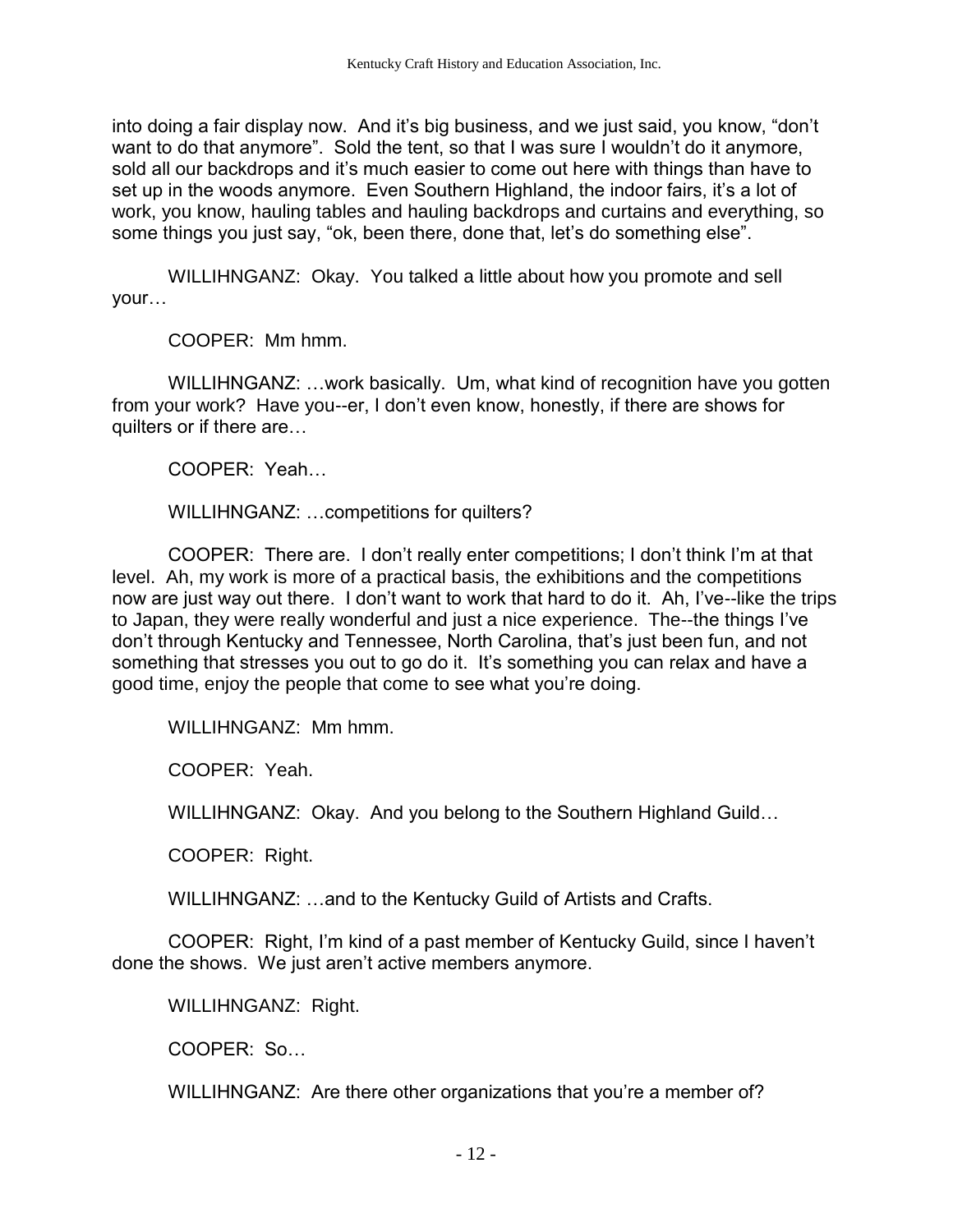COOPER: Um, some minor quilting groups, but not really organized, it's more like just go and have fun sort of thing.

WILLIHNGANZ: Um hmm.

COOPER: Yeah.

WILLIHNGANZ: Okay. And, ah, what do you think are the role of these organizations in terms of promoting craft work and craft depreciation?

COOPER: I--I think that with the Guilds especially; they show people what good work is, and everything you find at Kentucky fairs, the July fair that they've had here for like twenty- five years, the Southern Highland fairs, the work is perfect. It--It's very good, and I think that shows people that you take time and make it look nice, work on making it as good as you can and not be sloppy about the things you present. You can go, and I don't like to put people down, but you can go like to a flea market or something and see the difference in the quality of the work you would find in a Guild. They--they really strive for nice product.

WILLIHNGANZ: So you believe pretty strongly, I take it, in the jurying system.

COOPER: Really, yes, yes. In fact, and it sounds like kind of snobby, but we wouldn't do a show that wasn't juried, and we never have, simply because, well say we never have, early when you're starting out, you try a lot of things, you think, "uh-uh, it's not worth it", because if you go with some fine work, your prices, of course, are a little higher, and if you're next to someone who is doing just shoddy, fast, put-together, cheap fabric, (I don't use cheap fabric either) ah, there's a difference, and you don't want to have your work pulled down, so to speak.

WILLIHNGANZ: Mm hmm.

COOPER: But, fabrics now are very expensive. When I was little, I'd go with my grandmother. You could go in Lincoln's department store in Niagara Falls and here would be these fabrics. They were seventeen cents a yard. I'm now paying ten, ten fifty a yard.

'Course, I'm a little older, too. (Laughter-WILLIHNGANZ) But, you know, it's expensive and the big issue here in Berea is that Wal Mart went out of the fabric business. Well they were selling fabrics at a dollar and two dollars a yard. I don't want to spend my time sewing that kind of fabric, so I personally won't miss Wal Mart. But, ah, y--you have to use good product, good materials, if you're gonna have a good finished product.

WILLIHNGANZ: Now, one of the controversies in the whole craft field, not just in quilting, although I'm sure it's there too, but in pottery and a lot of other areas is sort of the mechanization or mass production of alleged craft products and you sort of…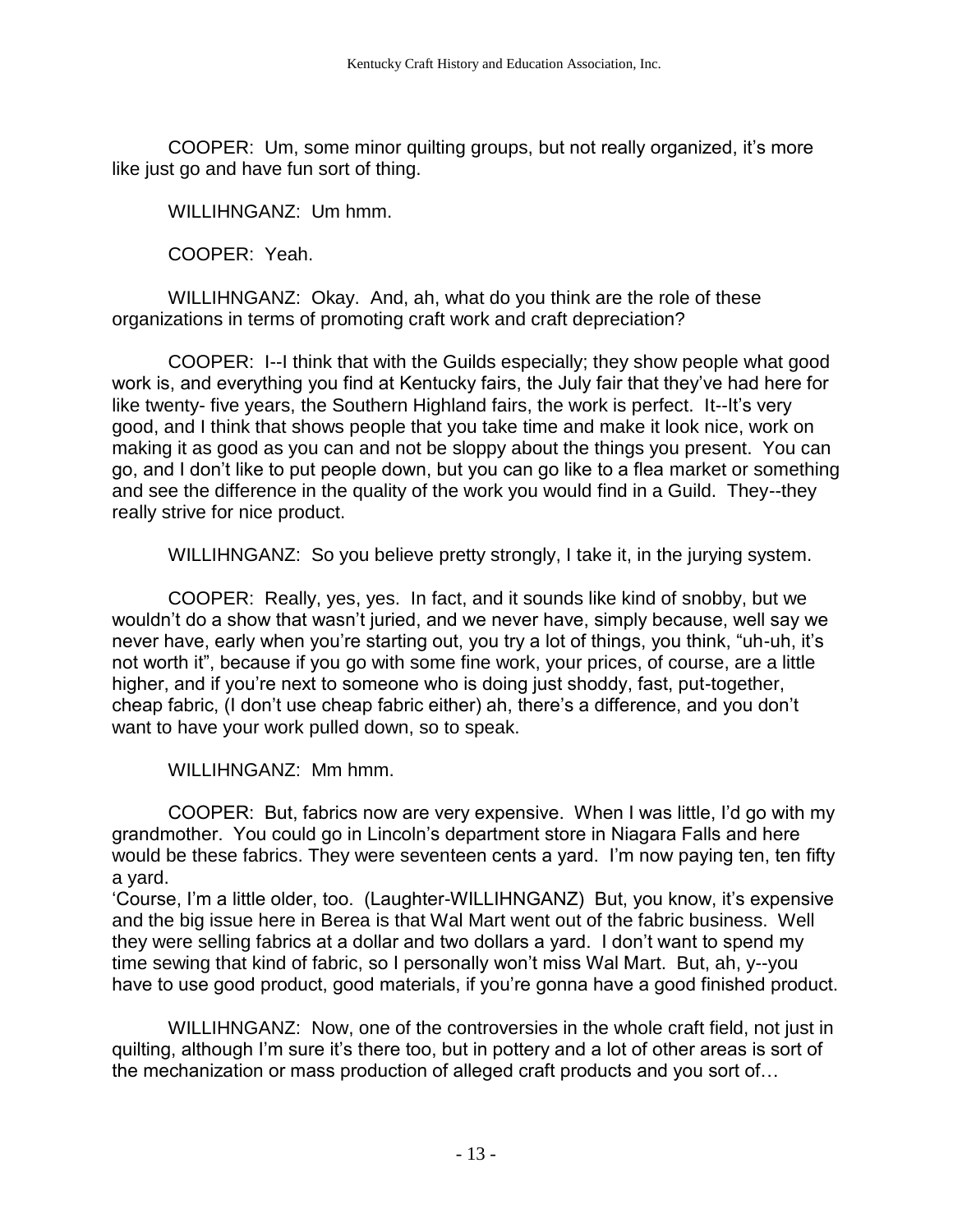COOPER: Right.

WILLIHNGANZ: ... it's not a question simply of this a manufactured good and this is a handmade good…

COOPER: Yeah.

WILLIHNGANZ: …there are various gradations in between. Ah, how do you feel about the manufactured or semi-manufactured quilting for instance?

COOPER: You can see the difference. Like if you go to a department store to buy a quilt that has, shall we say even imported… You can see the difference in the workmanship and in the price. And I think that what has been made on an individual basis and not run through enormous machines, you see a difference. And you just appreciate fine things and the kind of things you purchase here at the Artisan Center; you can tell none of these have been mass-produced.

WILLIHNGANZ: Hm.

COOPER: Even the pottery, I mean I know a good potter can flip out pots really quick, but you see the difference in what Sarah Culbreth makes or what Theresa Cole makes, compared to what would go just, you know, to a store that's got mass-produced goods. And their coloring is different, their glazes are just finer. It--it's just--they're just, everything about the kind of work you find here that's well worth getting.

WILLIHNGANZ: Hm.

COOPER: Yeah.

WILLIHNGANZ: Okay. Ah, let's see here. What services provided by agencies, institutions or organizations have you participated in?

COOPER: I make a lot of quilts for the Linus Program. It's a program of making baby quilts that are donated to hospitals, police cars carry them, and most counties, I know Madison County has a very active program, and so they have about three events a year and I go and demonstrate and make quilts there. And then I make at least one quilt a month to give to them, and, ah, just little baby quilts done on the machine for a little child that's in distress, and that's some comfort for them. And then I have made probably a half a dozen quilts through a quilt shop in Lexington that we send to Walter Reed Hospital in Washington for soldiers that come back that have been wounded and just need a little touch to know someone cared. And so I-I enjoy doing them, and so I set aside certain fabrics and like maybe one day a month, I do them and deliver them. And there's a lady in Richmond who collects the Linus quilts and she distributes them to the various agencies that need them.

WILLIHNGANZ: Mm hmm.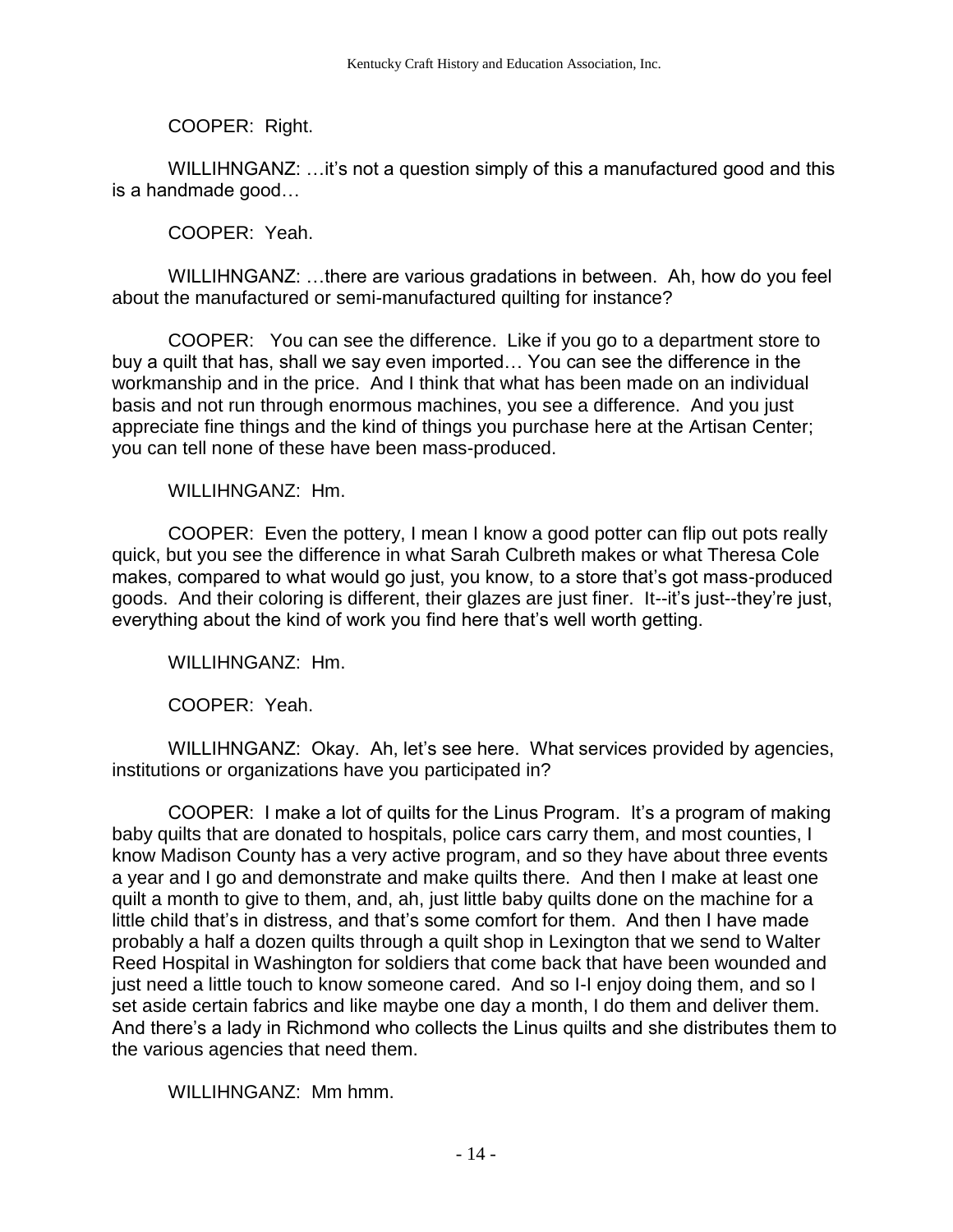COOPER: So, I just feel good when I make a Linus quilt or a soldier quilt.

WILLIHNGANZ: How many hours a week do you spend quilting?

COOPER: Oh my goodness! Probably more than I ever worked in my life. Ah, like I'll start sewing sometimes at nine in the morning and finish at nine at night.

WILLIHNGANZ: Wow.

COOPER: But in between I've maybe made a batch of cookies, 'cause I can work at home. Um, cut the grass, or pull the weeds or something like that. But we just have a very simple life. We--one reason my workshop is small, we have downsized into a smaller house, and, ah, my husband has a workshop in the garage, and I've got my room and he goes to his end of the house, I go to mine. (Laughter- WILLIHNGANZ) (Laughter-COOPER). We get along fine, we meet for meals, you know, then there's no hassles all day long. So that's very good.

WILLIHNGANZ: Yes, my wife and I, well we sleep together, but...

COOPER: Yeah, we do meet at about eleven o'clock at night.

WILLIHNGANZ: …we have separate bathrooms…

COOPER: Oh, absolutely.

WILLIHNGANZ: …and upstairs we have separate offices.

COOPER: Yeah, we do too.

WILLIHNGANZ: And ah, we meet down the halls and…

COOPER: Yeah.

WILLIHNGANZ: …and at dinner. (Laughter-WILLIHNGANZ)

COOPER: Yeah, well, you know we had four children and they all became teenagers at once, and we survived it. (Laughter- WILLIHNGANZ) But having one computer did not work.

WILLIHNGANZ: Wow.

COOPER: We each have our own computers in separate rooms. Very important.

WILLIHNGANZ: Yeah.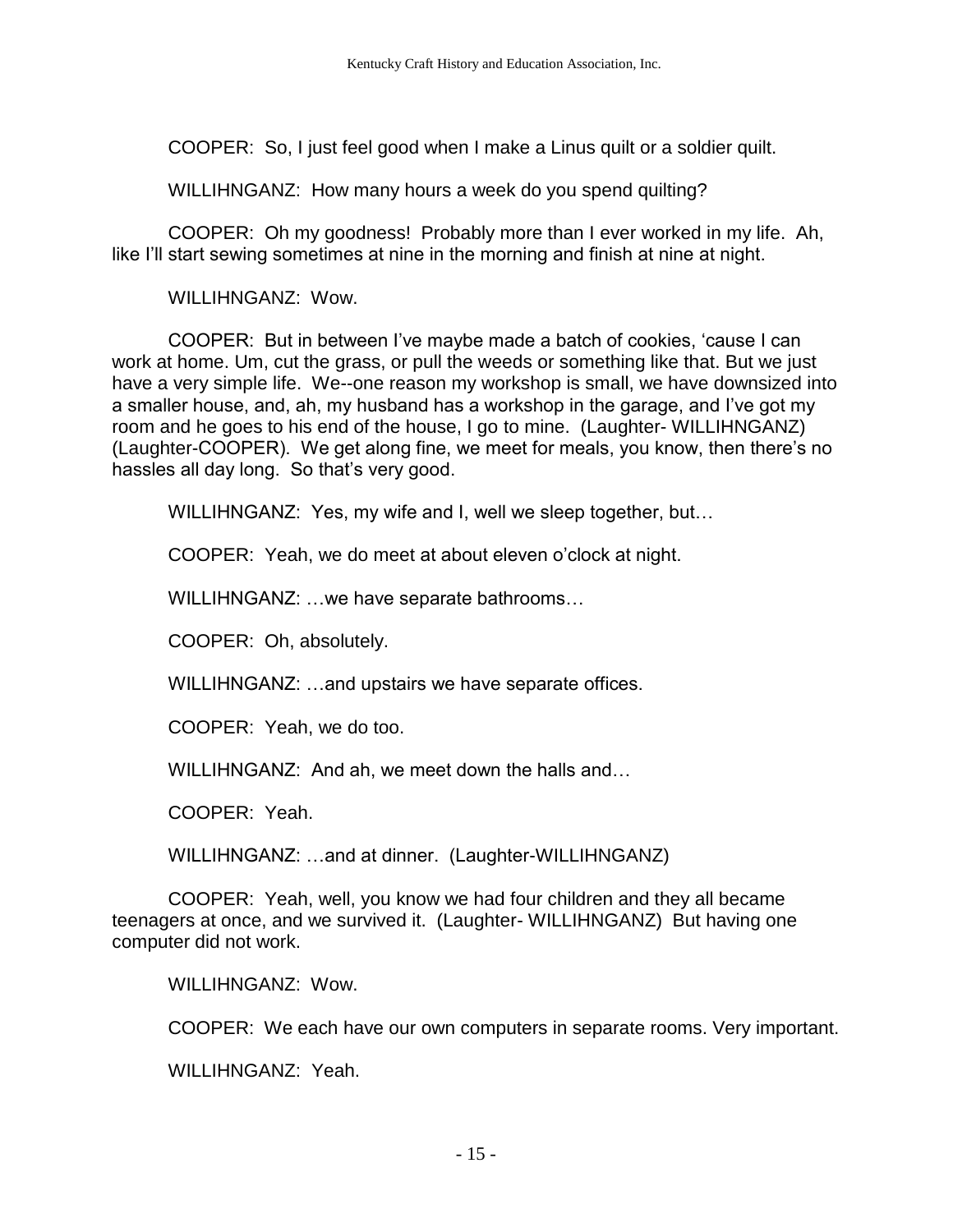COOPER: And works out good. (Laughter-COOPER)

WILLIHNGANZ: Yeah, that's the truth, any more you have to, that's true. Ah, do you subscribe to periodicals for your craft?

COOPER: Lots of 'em, yes. (Laughter-COOPER) (Laughter- WILLIHNGANZ) I think about four different quilt periodicals, yeah.

WILLIHNGANZ: Do they give you a lot of new ideas…

COOPER: They do.

WILLIHNGANZ: …new avenues, things to do?

COOPER: They do, they're just full of them. They're a specific quilt magazine, American Quilt Society, and then Better Homes and Gardens has a couple of good ones. Fons and Porter is another good one. I did a cruise with Fons and Porter, a quilting cruise, and you go to Miami. My husband went, too. Ah, there were fifty-five of us, and we did sewing on the days we were at sea. And then the other days you go and do land tours and things like that, and then meet again at night, and sew at night, or just sit around and talk. And so that was a fun week; eight days with fifty-five sewing women. So that was another opportunity. But they have a magazine as well… the group that sponsored it. and good ideas. And usually it's ideas you don't copy specifically, but you bounce off. Like they might have a cute rabbit design and you think, "Well, this rabbit could be doing something a little different" and you do other things with bunny rabbit, and then you have your own original things happening.

WILLIHNGANZ: Have you written articles for these magazines?

COOPER: No. No, I don't think I've ever submitted anything like that.

WILLIHNGANZ: Mm hmm, okay. Are you involved in teaching?

COOPER: Yes, I do teach at Quilter's Square…

WILLIHNGANZ: I see.

COOPER: …a shop in Lexington and there's a quilt shop here in Berea. He's approached me, but I just haven't had time to kind of put that together. I teach, ah, making quilted clothing, and I've done that out here. Ah, I should have worn something like that, I didn't think of it, but it's too hot to wear a vest. But I do quilted clothing and things like that. University--ah, Eastern Kentucky University offers classes and I've taken classes there and then you sort of get into the point where during the class you end up doing some of the teaching, which is fun; so you kind of work together.

WILLIHNGANZ: Mm hmm.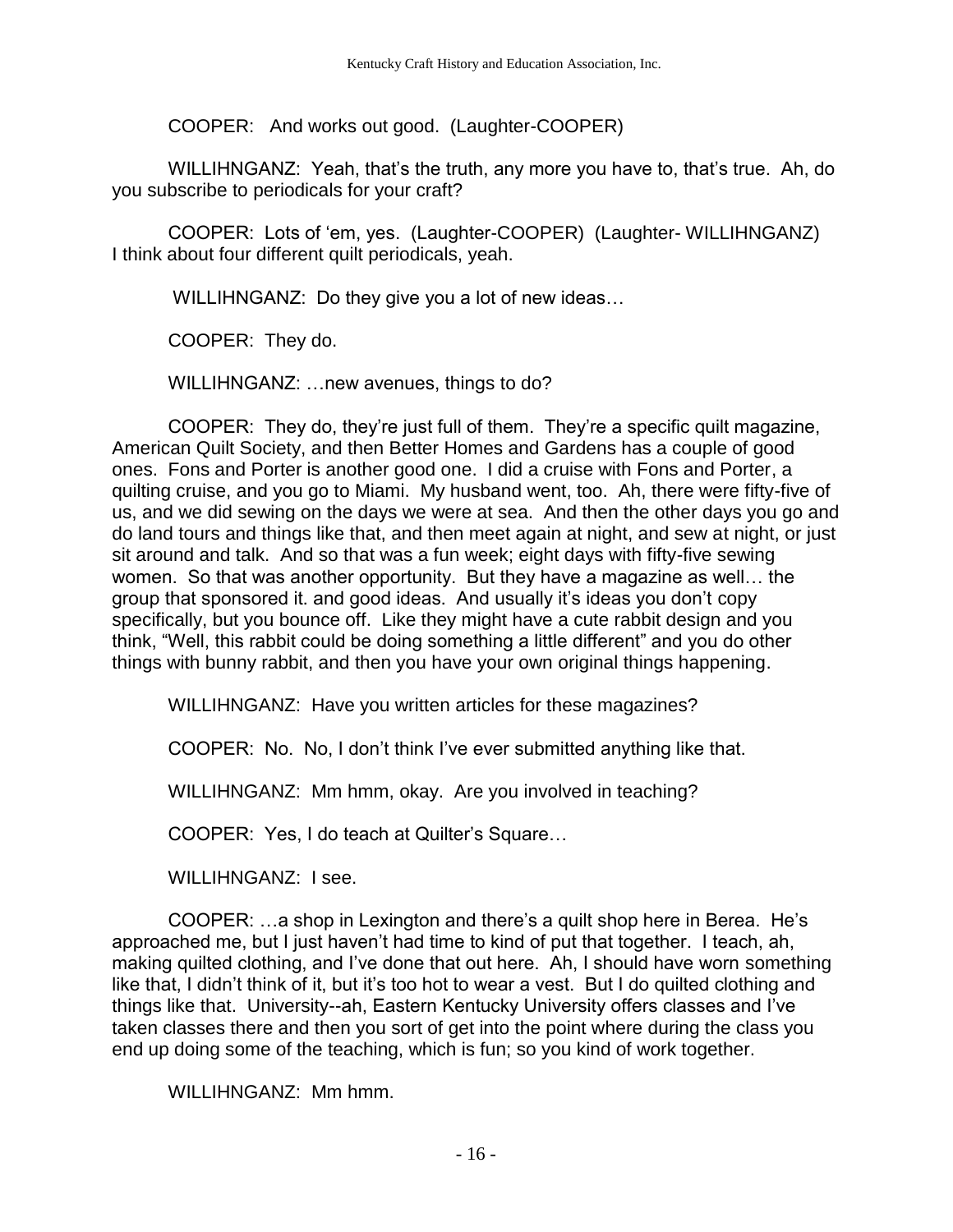COOPER: Yeah.

WILLIHNGANZ: Okay. And ah, you started with the Guild right along, early on...

COOPER: Mm hmm.

WILLIHNGANZ: …and were you pretty much a steady member…

COOPER: Yes.

WILLIHNGANZ: …through all these years…

COOPER: Yes.

WILLIHNGANZ: …and you're still--you still go to their events or…

COOPER: Occasionally.

WILLIHNGANZ: Occasionally.

COOPER: At one point when we moved from Bloomfield to Tennessee, we kept a, an inactive membership, because they don't have members out of the state, or they didn't at that time. But then when we moved back, Jerry Workman I think was the president or somebody and he says, "Oh Joyce, you've gotta get your active membership again!" So I did and ah, so we were just gone, oh maybe five, seven years that we were out of the area and that's all. Yeah.

WILLIHNGANZ: Okay. What did it mean to your career as an artist (knock on door) to be in the Guild? Let me get that, see what we got here. (Unintelligible conversation) Oh thank you. Okay.

COOPER: Okay, you're gonna keep busy all day, huh?

WILLIHNGANZ: (unintelligible) (laughter- WILLIHNGANZ)

COOPER: Yeah.

WILLIHNGANZ: So, ah, what did it mean to your career as an artist to being part of a Guild?

COOPER: Well, I think Richard Bellando got me started on the right foot. I had made candles the very first time when I submitted them to the Guild, and they were accepted. And I came here to Berea for some reason from Bloomfield and met Richard, and he said, "Joyce," he said, "one suggestion I have is change your colors", 'cause I have done like yellows and pinks and soft colors, pastels. And he was in the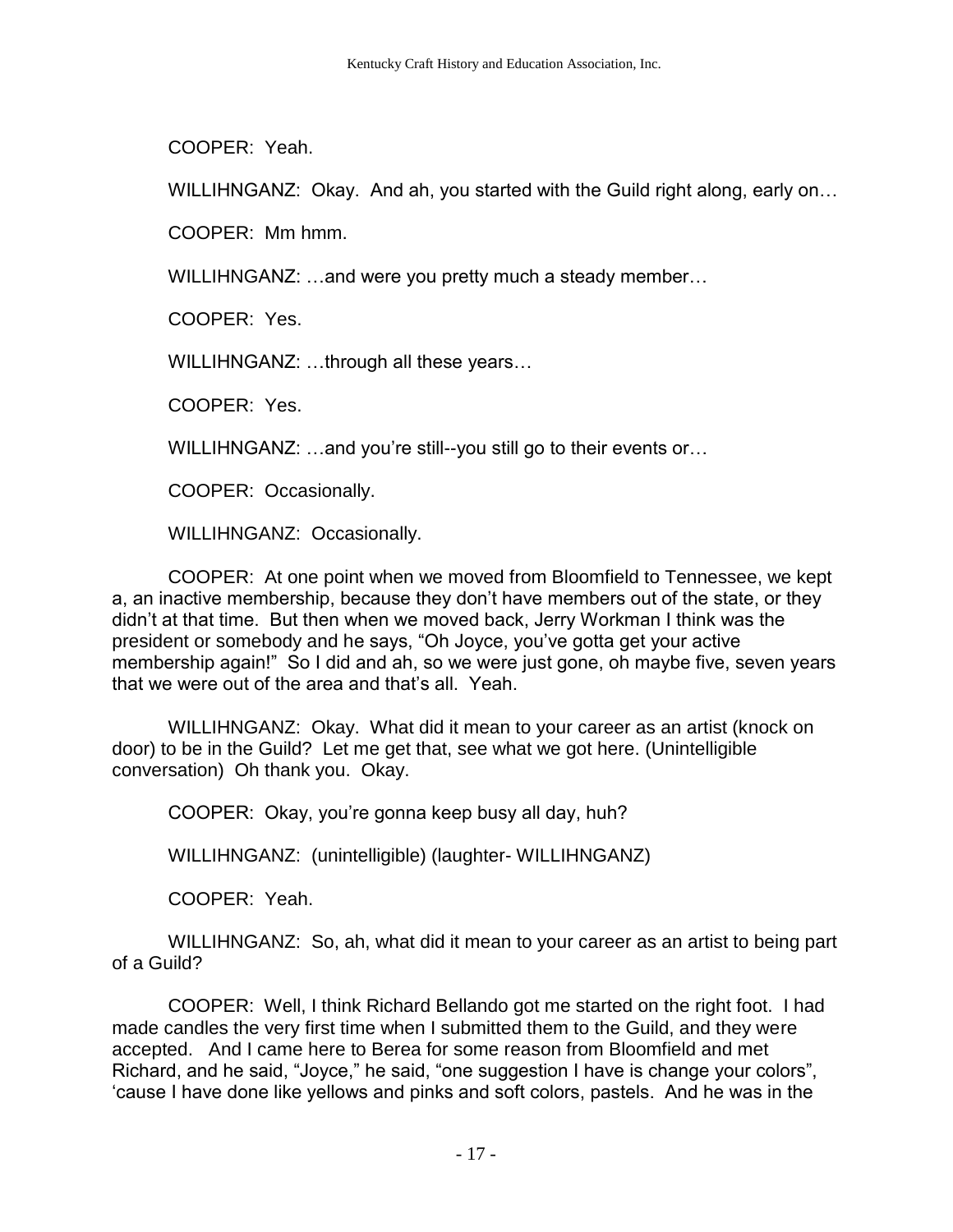weaving studio, for some reason we were in there, and he pulled off this skein of yarn that were all burnt colors like burnt orange, deep reds, ah, colors that seemed, greens and yellows, that seemed to have more of a black tone to them. And so I went home, and I mixed my own dyes for the waxes, and I threw black in every single dye pot that I had. And that muted all the colors, took them right down to the same colors that Richard had given me, this bolt of yarn, kind of all tied together with all the different yarns. I carried that around with me. We moved various places. I'll bet I had that thirty years. I know I've thrown it away now.

WILLIHNGANZ: Oh.

COOPER: But I always thought of Richard. He put me on the right track with coloring and that was, I think, the biggest influence in the kind of work that I did, was going back and I kept that ball of yarn hanging with all the different shades in it and thought of Richard all those years. (Laughter- WILLIHNGANZ) But ah, then, you know, you would go to a fair and get reacquainted with the different ones. And even now, you know, you just, "oh" you know, "here's different people that you knew way back then".

WILLIHNGANZ: Mm hmm.

COOPER: So it's just been a good experience. And I think the Guild was what kept me on the right foot as far as what I appreciate, ah, in a product. Yeah.

WILLIHNGANZ: Did you feel it gave you new opportunities and challenges?

COOPER: Oh, yeah. Especially at the beginning, because it--it gave you credibility. We had a friend that, he always said, "Credibility was the thing" and I always think of him. But I think being in the Guild did give you that sense of credibility and you felt you were doing good work. If you put something in a booth, for instance, at Southern Highland, they judged them before every fair, and if there was something they thought was not quite up to par, you might kind of mad, but you would pull it off the shelf, and you would realize this isn't up to the standard that they want to have. And so it kept you with your work up to the standards.

WILLIHNGANZ: Hmm.

COOPER: So…

WILLIHNGANZ: Ah, she says, "what does it mean to belong to a new organization for artists--artists and craft people"?

COOPER: A new organization?

WILLIHNGANZ: Yeah, I'm not sure what she means by that.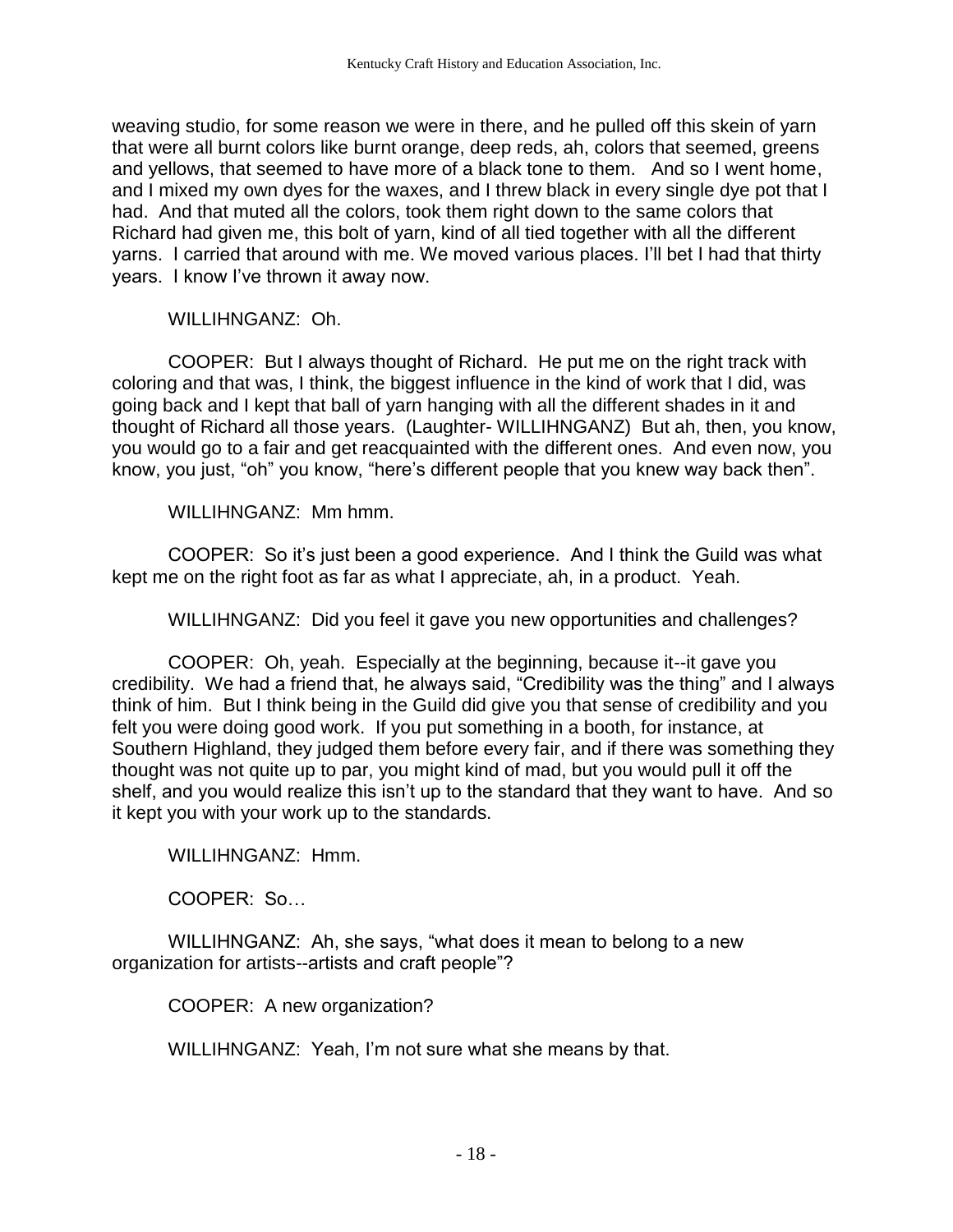COOPER: Yeah, I'm too old to be new. (Laughter- WILLIHNGANZ) (Laughter-COOPER).

WILLIHNGANZ: I think she's trying to think back to when the Guild started…

COOPER: Yeah.

WILLIHNGANZ: …and how it was back then.

COOPER: Right.

WILLIHNGANZ: Because, you know, part of this is the history of the Guilds coming together, sort of.

COOPER: Sure.

WILLIHNGANZ: Ah, I believe, correct me if I'm wrong, but I believe the, ah, the Southern, ah, Highlands Guild was the older of the Guilds.

COOPER: Right, that's right.

WILLIHNGANZ: And, ah, then the Kentucky Guild came up and it was never quite as large…

COOPER: No.

WILLIHNGANZ: …but it was more local.

COOPER: That's right

WILLIHNGANZ: And so it brought a new force in, and then, ah, there was a lot of energy when they had the, ah, the craft train going…

COOPER: Yes, yes.

WILLIHNGANZ: …going around. And ah, ah, the fair started up and whatnot, and then, ah, it's sort of gone back and forth over the years…

COOPER: Yeah.

WILLIHNGANZ: …after the train stopped

COOPER: Yeah, that happens, you know, sometimes things just go down hill a bit and then they perk back up again, depending on maybe membership and how committed people are and how much time they have to put into a group, and sometimes life itself doesn't give you a lot of time to be real active in things at different times in your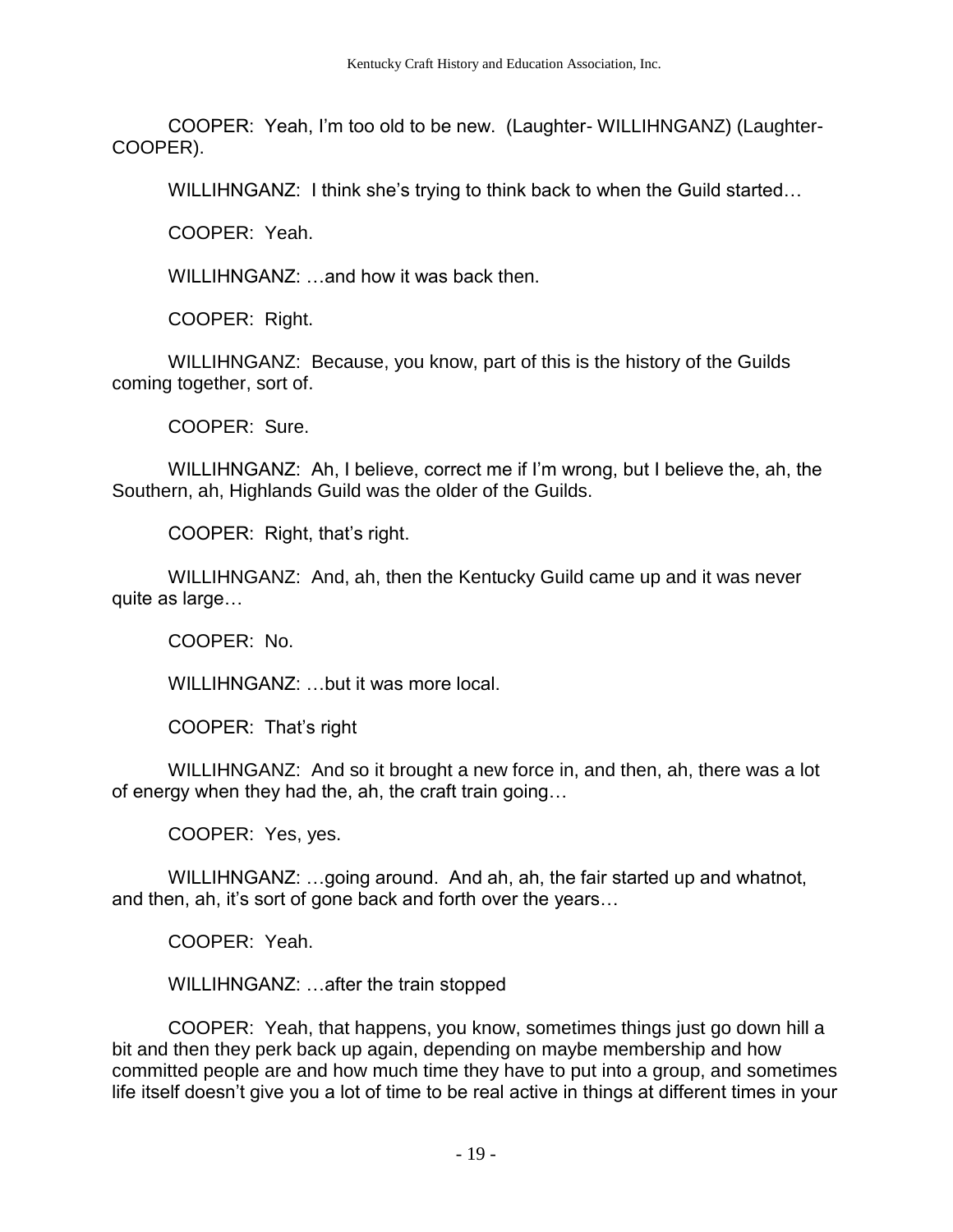life. But, ah, I think the Guilds are what put me on the track of looking to make a nicest product I could make. So I appreciated them for that. Yeah.

WILLIHNGANZ: Oh, that's good. Okay. Did the Guild significantly change the way people viewed crafts?

COOPER: Oh, I'm sure they did. Because they had the reputation, if you go to the Guild, you're not going to a flea market. And you will find nice work there. If you're looking for everything from jewelry to pottery to fabric items, woodwork, it'll be good.

WILLIHNGANZ: Do you think it's changed people's tastes for what they appreciate?

COOPER: It could very well have. Because, you know, the bottom line is the items are expensive, and if you're going to spend several hundred dollars on a piece of work, it's going to be a focal point in your home, and you have to have other things there that will kind of work with it, so I think it just kind of upgrades the way we have stuff.

WILLIHNGANZ: Yeah, I'd, ah,--I've gone to quite a few different fairs over the years and my experience (Laughter-COOPER), most often, unfortunately, is I go to the St. James art fair for instance, and…

COOPER: Yeah, yeah.

WILLIHNGANZ: ...you know, these people are at such a level, it's like I can't even imagine being this talented.

COOPER: Yeah.

WILLIHNGANZ: And it's intimidating.

COOPER: Uh huh.

WILLIHNGANZ: Ah, you know, and ah, my wife and I have fantasized about possibly doing some crafty things when we…

COOPER: Sure.

WILLIHNGANZ: …get, ah, when we get really retired, but ah, but the level of competition is so high and some of these people are so gifted…

COOPER: Yeah, they are, yeah.

WILLIHNGANZ: …in doing this, it's, ah, kind of intimidating.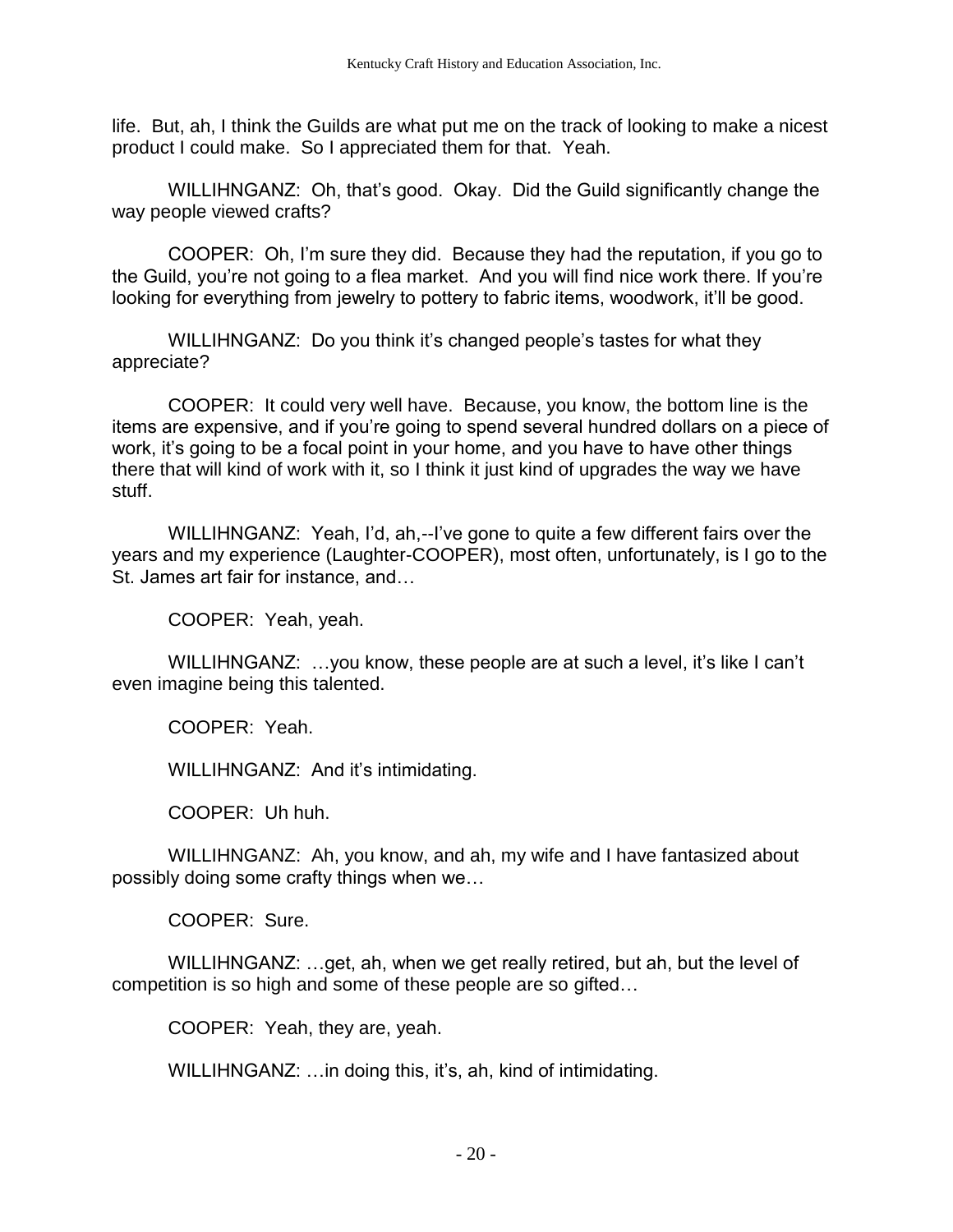COOPER: Yeah, we lived in Louisville for four years, ah, quite a while back, about '80--'80 to '84, and I did St. James twice, and that was an experience. It really was. You almost had to have someone die for you to get in and get a spot. And I guess someone died (Laughter-COOPER) 'cause I was in it two years, but that was really an experience. And the reason I was able to get in to show there was I was a member of both Kentucky Guild and Southern Highland. Otherwise, I don't think I could have even been approached, you know, to be in it. They--they wanted background that…

WILLIHNGANZ: Wow.

COOPER: …that made you legitimate.

WILLIHNGANZ: Hmm.

COOPER: So, they must have thought I was, but then we moved and I never went back to do it.

WILLIHNGANZ: Hmm.

COOPER: Yeah. That--that was a neat show, though, that was fun. And of--of course over all these years I've collected pottery… Back in the beginning you used to barter, and you swapped things back and forth. I've got pottery that today would be worth a fortune, but we traded things like, you know, well if I tr--you know, if you would like this, I'll trade you for this and this went back and forth. And now you don't do so much of that anymore. Everything is a little bit more, I'm doing this for the money. This is my livelihood kind of thing, but in the early days, oh my goodness, we had fun trading. Th--that was really… You'd come home and you had money that you had earned, but the most fun were the pieces you had swapped with others. And I still have lots of nice things like that. The pottery…I never had a desire to make pottery, but I loved to collect it. And so I enjoy that. I've got Bybee pottery, too, that's very old. (Laughter-COOPER) (Laughter- WILLIHNGANZ) Yeah.

WILLIHNGANZ: Yeah, I went into their shop today, earlier…

COOPER: Yeah.

WILLIHNGANZ: …and ah, I ah, actually shopped. Ah, throughout the visit, she's, "go anywhere you want".

COOPER: Oh yeah, yes (untelligible)

WILLIHNGANZ: So I went into the back, into the actual 1808, or whenever…

COOPER: Yeah.

WILLIHNGANZ: …it was room, where I'm banging my head, of course…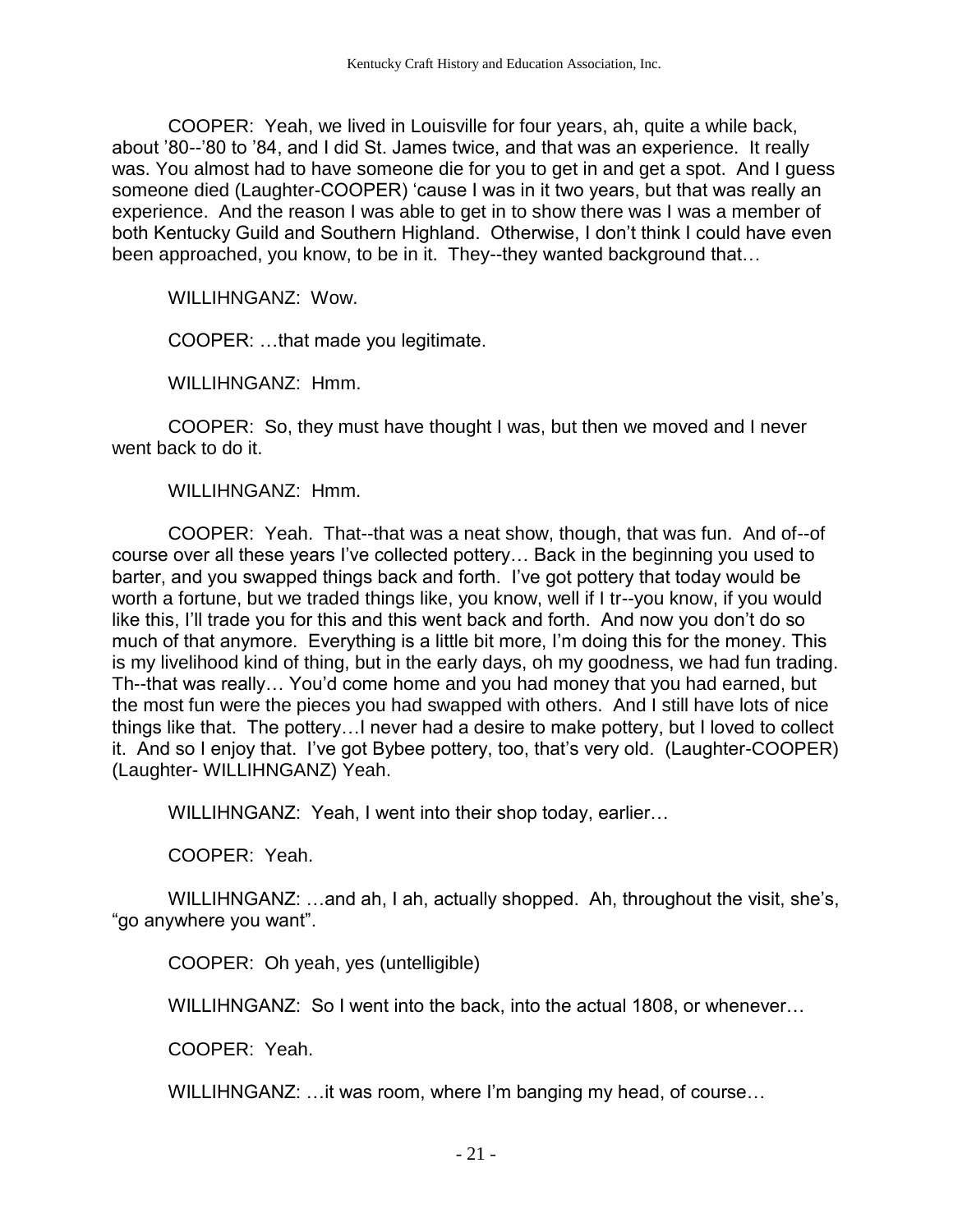COOPER: Right.

WILLIHNGANZ: …because I'm too tall for the room…

COOPER: Yeah.

WILLIHNGANZ: And ah, it's just kind of amazing when you think the history that's gone on there.

COOPER: Yes.

WILLIHNGANZ: And ah, that they've been able to sustain that…

COOPER: Mm hmm.

WILLIHNGANZ: …this long in that--in this relatively rural location.

COOPER: Really, yeah.

WILLIHNGANZ: It's just amazing.

COOPER: Yeah, they're something else.

WILLIHNGANZ: It really is, they ah, they are very impressive...

COOPER: Mm hmm.

WILLIHNGANZ: …and that's the truth.

COOPER: They truly are.

WILLIHNGANZ: Okay, ah, anything else you'd like to comment on, or…

COOPER: I don't know. You've kind of picked my brain all the way. (Laughter WILLIHNGANZ) (Laughter-COOPER) But ah, you know, just being in the Guild has made a whole difference in the kind of things that I've done and been exposed to, and I've just really enjoyed the craft, even when I had my shop, I had a lot of items for sale that other craftsmen had made, as well as our own work. And it's just been fun.

WILLIHNGANZ: That's terrific.

COOPER: Yeah, good thing to do, and I ended up with a son who is a carpenter, a daughter that's a quilter, and another daughter that's a woodworker, who sells things here at the Artisan Center, and so all of our children were influenced by the Guilds.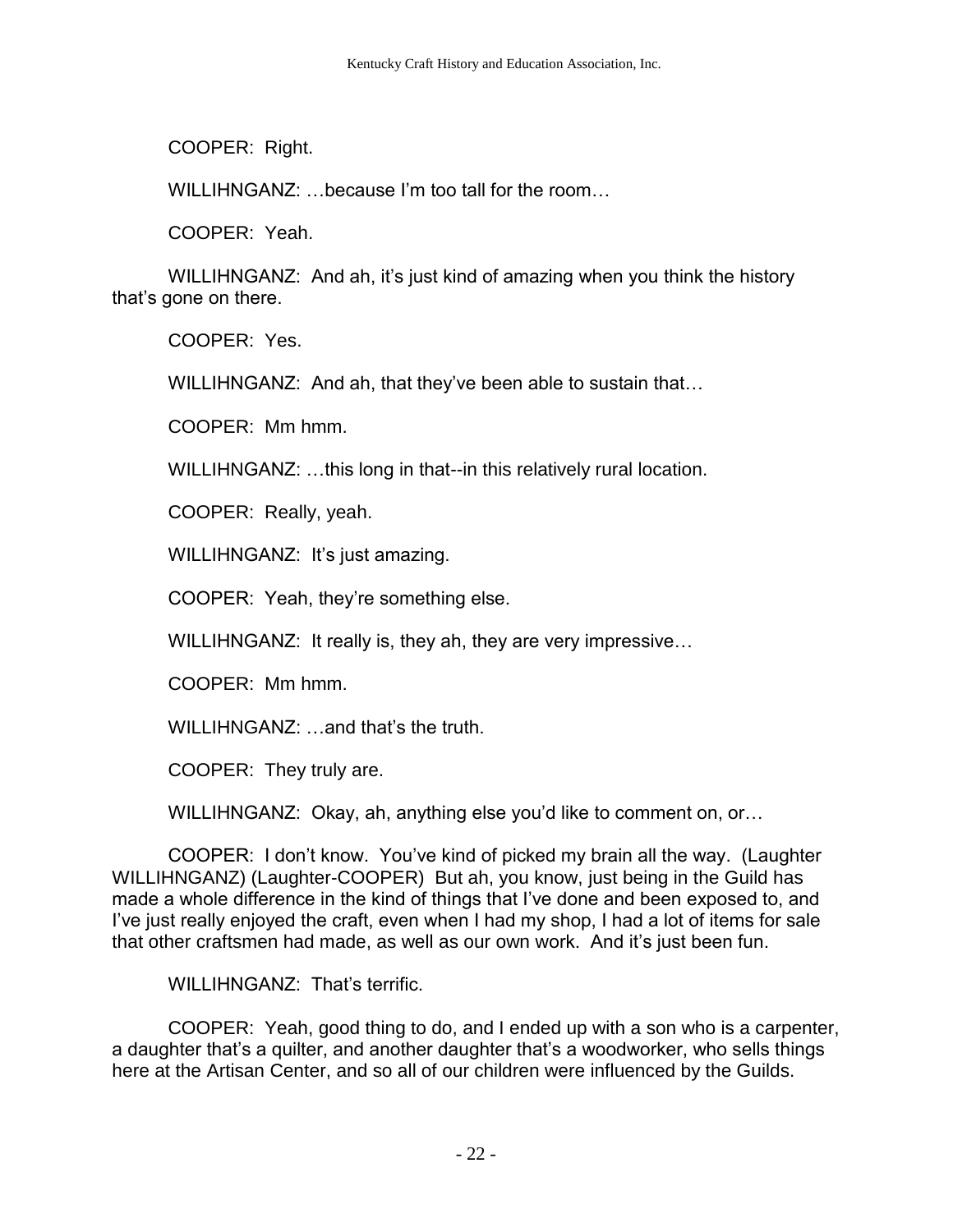They would come to the fairs and we'd spend a week at the fair and really enjoy it. It was a good family experience.

WILLIHNGANZ: Terrific.

COOPER: Yeah.

WILLIHNGANZ: Well, we'd like to do one more thing before my three o'clock.

COOPER: Okay.

WILLIHNGANZ: I'd like you and I to walk out and find one of your quilts (unintelligible). Tell us a little bit about these, ah, these quilts.

COOPER: Okay, this is an appliquéd baby quilt with frogs hopping around and bright colorful fabrics, and this one could be either a wall quilt or a lap quilt, and this has embroidered birds with a pinwheel quilt design.

WILLIHNGANZ: Mm hmm. Hold it up higher, so I can do a little closer shot of it. And I know artists always get upset by this question, but how long did it take you to do this? (Laughter- WILLIHNGANZ) (Laughter-COOPER)

COOPER: Right, that's always a good question. This one, the embroidery, of course, took a little longer. So I probably spent maybe three days.

WILLIHNGANZ: So each one of these birds is individually embroidered?

COOPER: Right. And these are designs that, ah, I have purchased, but I have digitized them, so that they would be the size that I wanted them for the quilt, and then I did the writing on it with my embroidery program.

WILLIHNGANZ: Wow.

COOPER: That's a combination of piecing and embroidering, but everything on it is machine-done.

WILLIHNGANZ: Terrific. Okay, maybe we can put the other one (unintelligible).

COOPER: Okay. This is just soft, little baby quilt with appliquéd bunny rabbits, and these are the fabrics I was referring to as 1930 fabrics.

WILLIHNGANZ: Ahh.

COOPER: And they're my favorites. And the colors are just soft and nice, and I just like a simple little quilt. And the binding on this I like, because I've used different pieces of it; pieced it so that binding has a little bit of color interest as well.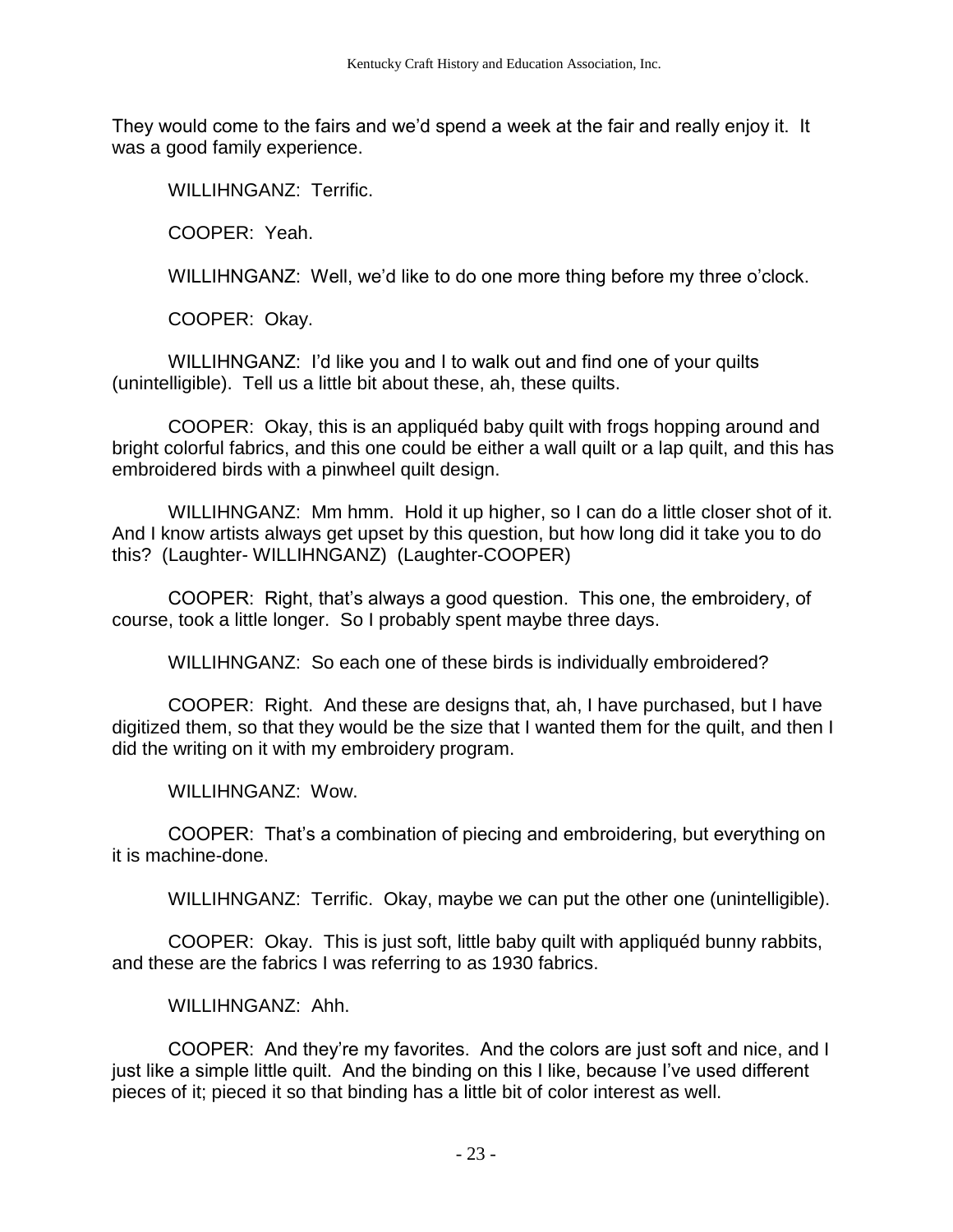WILLIHNGANZ: That's terrific.

COOPER: Okay.

WILLIHNGANZ: Thank you so much.

COOPER: And here's something here that do a lot of for them. These are woven bookmarks that I do on a small, ah, Scottish style loom and the colors in these are quite fun. They sell a lot of them.

WILLIHNGANZ: (Unintelligible) How do you make these?

COOPER: These are woven on a small inkle loom, which is a Scottish loom, ah, an ancient really kind of style loom for weaving that they used, oh, centuries ago in Scotland to make bands for their animals and harnesses. And my husband makes the looms, and adapted it to a size that I can take around to do demonstrations.

WILLIHNGANZ: Wow.

COOPER: Yeah, so they're kind of pretty.

WILLIHNGANZ: That's great, that's gorgeous.

COOPER: And I put a little story on each one so that makes it interesting.

WILLIHNGANZ: Where do you get the stories?

COOPER: I made it up. (Laughter- WILLIHNGANZ) (Laughter-COOPER) But it tells about the loom and the background of the inkle weavings.

WILLIHNGANZ: That's nice.

COOPER: Mm hmm. And I demonstrate this out here as well. When they need a demonstration, they call me and say, "Do you want to sew or do you want to weave? And so I say "whichever you like".

WILLIHNGANZ: Okay.

COOPER: But, ah, this is really a nice place to have so close to home.

WILLIHNGANZ: Mm. Indeed.

COOPER: Yeah.

WILLIHNGANZ: Thank you so much.